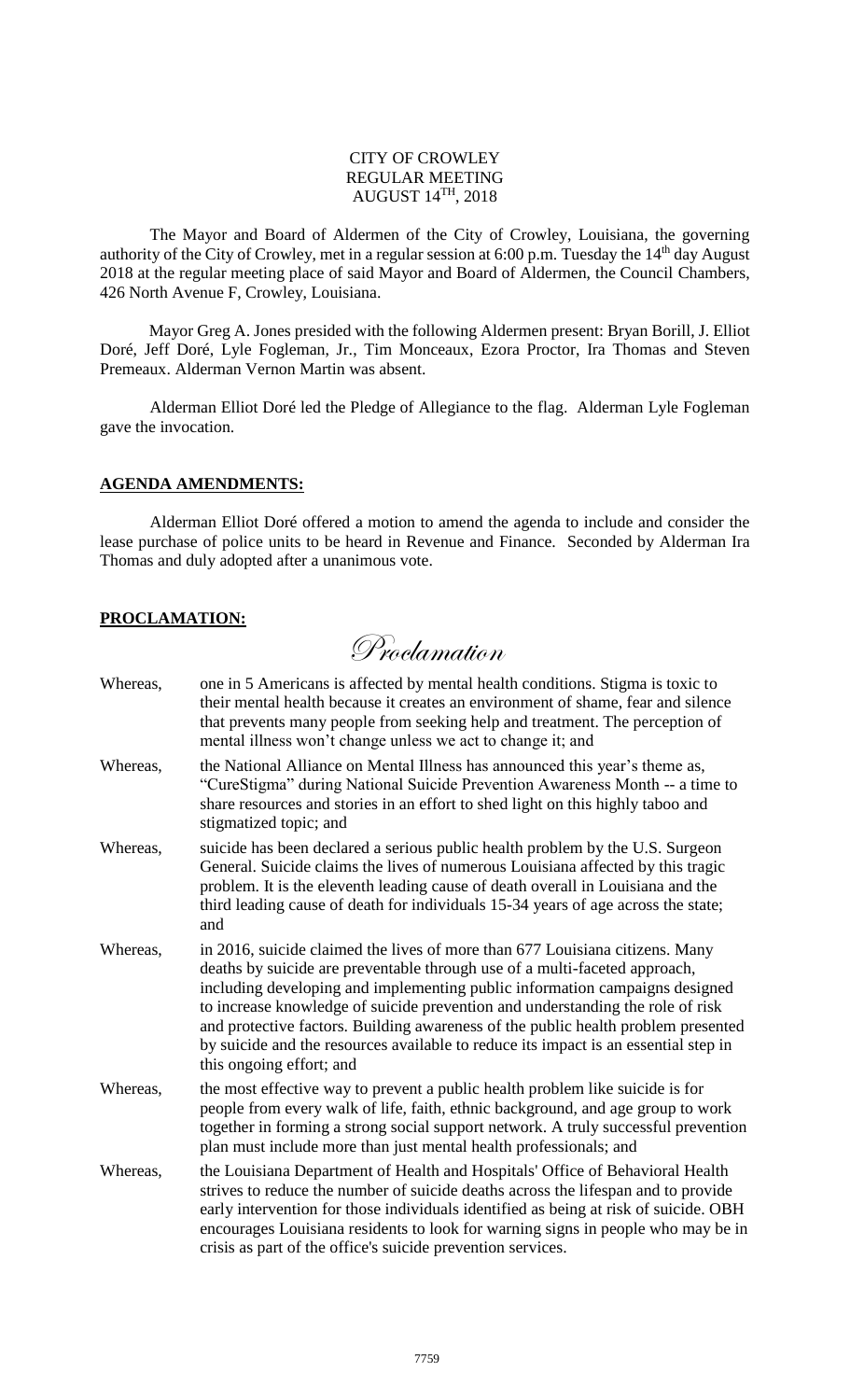Whereas, the collaboration among the public and private sector should be encouraged and supported in addressing this issue.

Now, Therefore, I, Greg A. Jones, Mayor of the City of Crowley do hereby proclaim the month of September as

Suicide Prevention Awareness Month

in Crowley and recognize suicide as a serious public health issue in our city.

IN WITNESS WHEREOF, I, have hereunto set my hand officially and caused the Great Seal of the City of Crowley to be affixed this the  $14<sup>th</sup>$ day of August 2018.

\_\_\_\_\_\_\_\_\_\_\_\_\_\_\_\_\_\_\_\_\_\_\_\_\_\_\_

Greg A. Jones, Mayor City of Crowley, Louisiana

### **READING & APPROVAL OF MINUTES / BILLS:**

Alderman Steven Premeaux moved to dispense with the reading of the minutes of the July 10<sup>th</sup>, 2018 regular council meeting and approve them as written and distributed. Seconded by Alderman Jeff Doré and duly adopted.

Alderwoman Ezora Proctor moved to approve all bills presented for payment. Seconded by Alderman Bryan Borill and duly adopted.

#### **MAYOR'S REPORTS:**

Mayor presented the Sales Tax chart and User Fee chart that track the collection trend.

Mayor presented the monthly budget-to-actual comparisons that report the spending of major funds.

### **PUBLIC WORKS COMMITTEE:**

Chairperson – Alderman Tim Monceaux Vice-Chairperson – Alderwoman Ezora Proctor Members – Aldermen Jeff Doré, Lyle Fogleman, Jr. and Vernon Martin

A motion was offered by Alderman Tim Monceaux and seconded by Alderman Lyle Fogleman to award contracts for FY 2018-2019 (September through February) materials purchases to the various vendors in accordance with the bid tabulation and recommendations prepared by Mader Engineering, Inc. Motion carried.

| Port Aggregates is awarded |                                                          |      |                                                     |  |  |  |
|----------------------------|----------------------------------------------------------|------|-----------------------------------------------------|--|--|--|
|                            | Proposal No. 1 - Surface Coarse Aggregates, Furnish Only |      |                                                     |  |  |  |
| F.O.B. City                | Pick Up by                                               | Item |                                                     |  |  |  |
| of Crowley                 | City Vehicle                                             | No.  | Description & Unit                                  |  |  |  |
| 35.47                      | 29.95                                                    |      | Gray Limestone #610 (6 Month Unit Price)            |  |  |  |
|                            |                                                          |      | $(3000$ lbs. per cu. yd.), per ton                  |  |  |  |
| 0.00                       | 31.45                                                    |      | Gray Limestone #57 (2600 lbs. per cu. yd.), per ton |  |  |  |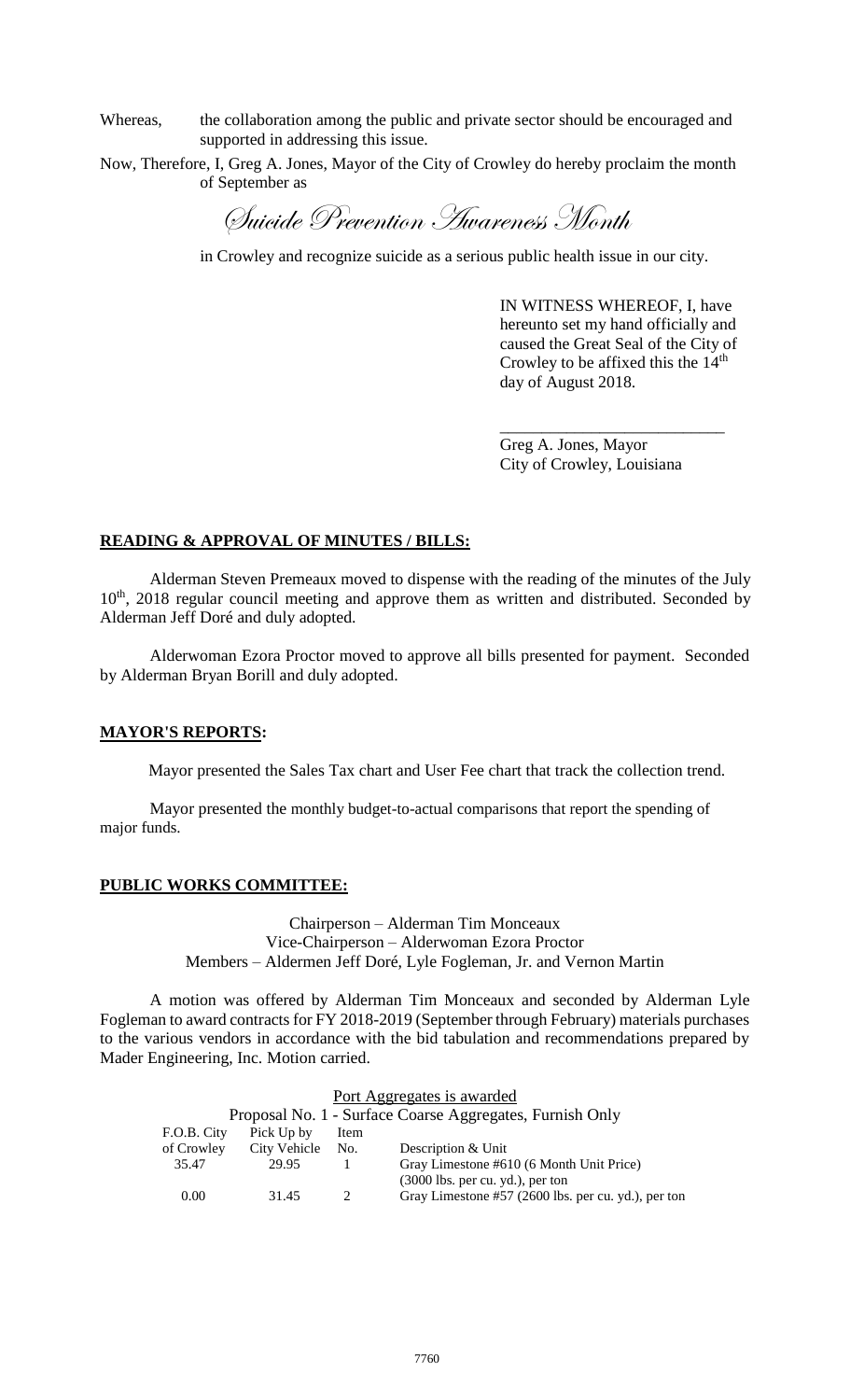## Acadiana Shell is awarded

|             |              |               | Proposal No. 1 - Surface Coarse Aggregates, Furnish Only                       |
|-------------|--------------|---------------|--------------------------------------------------------------------------------|
| F.O.B. City | Pick Up by   | Item          |                                                                                |
| of Crowley  | City Vehicle | No.           | Description & Unit                                                             |
| 36.90       | 0.001        | $\mathcal{L}$ | Gray Limestone #57 $(2600 \text{ lbs.} \text{ per cu.} \text{ yd.})$ , per ton |

### No Bids Received

### Proposal No. 2 – Asphalt Cold Mix, Furnish Only

|     | F.O.B. City Pick-Up by Item |                    |  |
|-----|-----------------------------|--------------------|--|
|     | of Crowley City Vehicle No. | Description & Unit |  |
| N/A | N/A                         | Cold Mix, per ton  |  |

Stripe Force 1

|             |              |      | Proposal No. 3 - Crack Routing, Cleaning, and Sealing Pavement Cracks |
|-------------|--------------|------|-----------------------------------------------------------------------|
| F.O.B. City | Pick-Up by   | Item |                                                                       |
| of Crowley  | City Vehicle | No.  | Description & Unit                                                    |
| 1500.00     | N/A          |      | Mobilization for Routing, Cleaning and Sealing Pavement               |
|             |              |      | Cracks, per each                                                      |
| 1.45        | N/A          | 2    | Routing Pavement Cracks, per ln. ft.                                  |
| 2.40        | N/A          | 3    | Cleaning and Sealing Pavement Cracks, per ln. ft.                     |
|             |              |      |                                                                       |

Design PreCast is awarded

Proposal No 4- Concrete Pipe and Arch Pipe, Furnish Only (Prices shall include cost of Flexible watertight Gaskets), 8' Joints

| F.O.B. City | Pick-Up by   | Item                     |                                                                               |
|-------------|--------------|--------------------------|-------------------------------------------------------------------------------|
| of Crowley  | City Vehicle | No.                      | Description & Unit                                                            |
| 19.50       | 16.45        | 1                        | 15" Reinforced Concrete Pipe, per ln.ft.                                      |
| 24.56       | 22.56        | $\overline{2}$           | 18" Reinforced Concrete Pipe, per ln.ft.                                      |
| 36.43       | 34.43        | 3                        | 24" Reinforced Concrete Pipe, per ln.ft.                                      |
| 51.70       | 49.70        | $\overline{\mathcal{A}}$ | 30" Reinforced Concrete Pipe, per ln.ft.                                      |
| 66.63       | 64.63        | 5                        | 36" Reinforced Concrete Pipe, per ln.ft.                                      |
| 82.61       | 80.61        | $\sqrt{6}$               | 42" Reinforced Concrete Pipe, per ln.ft.                                      |
| 102.87      | 101.87       | $\overline{7}$           | 48" Reinforced Concrete Pipe, per ln.ft.                                      |
| 127.49      | 125.49       | $\,8\,$                  | 54" Reinforced Concrete Pipe, per ln.ft.                                      |
| 154.16      | 152.16       | 9                        | 60" Reinforced Concrete Pipe, per ln.ft.                                      |
| 214.79      | 212.79       | 10                       | 72" Reinforced Concrete Pipe, per ln.ft.                                      |
| 284.50      | 282.50       | 11                       | 84" Reinforced Concrete Pipe, per ln.ft.                                      |
| 29.25       | 23.50        | 12                       | 11"X18"(Nominally)Reinforced Concrete Arch Pipe,per ln.ft.                    |
| 31.50       | 29.50        | 13                       | 13"X22"(Nominally)Reinforced Concrete Arch Pipe,per ln.ft.                    |
| 40.63       | 39.63        | 14                       | 18"X28"(Nominally)Reinforced Concrete Arch Pipe,per ln.ft.                    |
| 49.00       | 48.00        | 15                       | 23"X36"(Nominally)Reinforced Concrete Arch Pipe,per ln.ft.                    |
| 67.13       | 66.13        | 16                       | 27"X44"(Nominally)Reinforced Concrete Arch Pipe,per ln.ft.                    |
| 87.00       | 86.00        | 17                       | 31"X51"(Nominally)Reinforced Concrete Arch Pipe,per ln.ft.                    |
| 110.63      | 109.63       | 18                       | 36"X58"(Nominally)Reinforced Concrete Arch Pipe,per ln.ft.                    |
| 134.88      | 132.88       | 19                       | 40"X65"(Nominally)Reinforced Concrete Arch Pipe,per ln.ft.                    |
| 166.63      | 164.63       | 20                       | 45"X73"(Nominally)Reinforced Concrete Arch Pipe,per ln.ft.                    |
| 242.00      | 240.00       | 21                       | 54"X88"(Nominally)Reinforced Concrete Arch Pipe,per ln.ft.                    |
| N/A         | N/A          | 22                       | 62"X102"(Nominally)Reinforced Concrete Arch Pipe,                             |
| N/A         | N/A          | 23                       | per ln.ft.<br>77"X122"(Nominally)Reinforced Concrete Arch Pipe,<br>per ln.ft. |
|             |              |                          |                                                                               |

### Coburns is awarded

# Proposal No 5- Ribbed Polyvinyl Chloride Pipe, Furnish Only

| F.O.B. City | Pick-Up by   | Item |                                                                    |
|-------------|--------------|------|--------------------------------------------------------------------|
| of Crowley  | City Vehicle | No.  | Description & Unit                                                 |
| 8.85        | 8.85         |      | 15" Ribbed Polyvinyl Chloride Culvert Pipe(RPVCCP),<br>per ln.ft.  |
| 12.96       | 12.98        | 2    | 18" Ribbed Polyvinyl Chloride Culvert Pipe(RPVCCP),<br>per ln.ft.  |
| 20.72       | 20.72        | 4    | 24" Ribbed Polyvinyl Chloride Culvert Pipe (RPVCCP),<br>per ln.ft. |
| N/A         | N/A          | 5    | 27" Ribbed Polyvinyl Chloride Culvert Pipe(RPVCCP),<br>per ln.ft.  |
| 33.28       | 33.28        | 6    | 30" Ribbed Polyvinyl Chloride Culvert Pipe (RPVCCP),<br>per ln.ft. |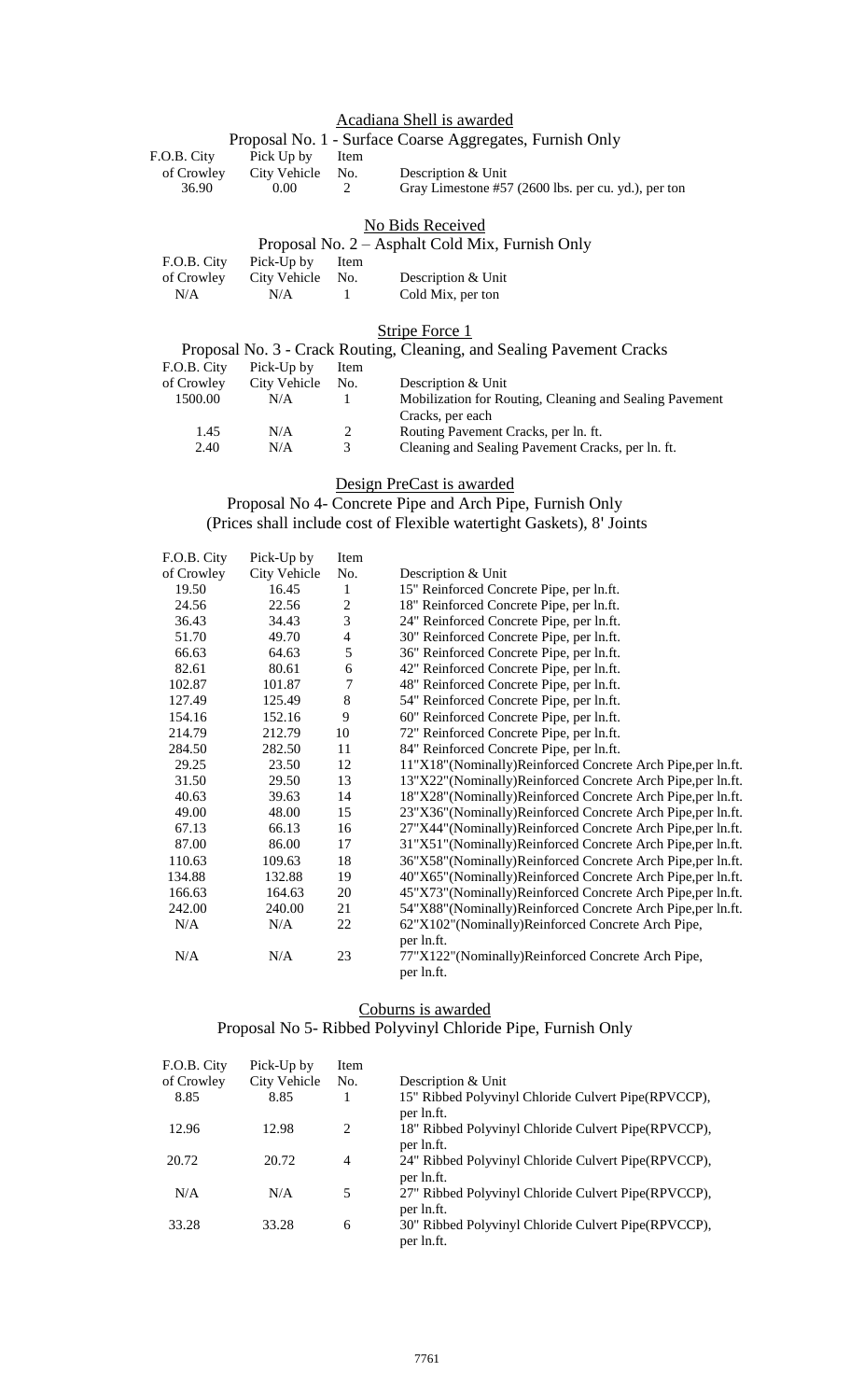| 43.98 | 43.98 | 36" Ribbed Polyvinyl Chloride Culvert Pipe(RPVCCP), |
|-------|-------|-----------------------------------------------------|
|       |       | per ln.ft.                                          |

#### Coastal Culverts & Supply is awarded

| Proposal No 5- Ribbed Polyvinyl Chloride Pipe, Furnish Only |              |               |                                                      |  |  |  |
|-------------------------------------------------------------|--------------|---------------|------------------------------------------------------|--|--|--|
| F.O.B. City                                                 | Pick-Up by   | Item          |                                                      |  |  |  |
| of Crowley                                                  | City Vehicle | No.           | Description & Unit                                   |  |  |  |
| 40.00                                                       | 40.00        | $\mathcal{L}$ | 27" Ribbed Polyvinyl Chloride Culvert Pipe (RPVCCP), |  |  |  |
|                                                             |              |               | per ln.ft.                                           |  |  |  |

#### Port Aggregates is awarded

Proposal No.6 - Portland Cement Concrete & Flowable Fill, Furnish Only

| F.O.B. City                                                      | Pick-Up by   | Item        |                                       |  |  |  |
|------------------------------------------------------------------|--------------|-------------|---------------------------------------|--|--|--|
| of Crowley                                                       | City Vehicle | No.         | Description & Unit                    |  |  |  |
| 105.00                                                           | 95.00        |             | Portland Cement Concrete, per cu. yd. |  |  |  |
| 98.00                                                            | 80.00        | $2^{\circ}$ | Flowable Fill, per cu. yd.            |  |  |  |
| *polypropelene fibers (1 pound bag) \$9.00 per yard extra charge |              |             |                                       |  |  |  |

#### Barry Concrete is awarded

Proposal No.6 - Portland Cement Concrete & Flowable Fill, Furnish Only

|            | F.O.B. City Pick-Up by | Item |                                                  |
|------------|------------------------|------|--------------------------------------------------|
| of Crowley | City Vehicle No.       |      | Description & Unit                               |
| N/A        | 95.00                  |      | Portland Cement Concrete, per cu. yd.            |
| N/A        | 80.00                  | 2    | Flowable Fill, per cu. yd. Rock Solid is awarded |

#### Rock Solid is awarded

Proposal No.6 - Portland Cement Concrete & Flowable Fill, Furnish Only

| F.O.B. City | Pick-Up by   | Item |                            |
|-------------|--------------|------|----------------------------|
| of Crowley  | City Vehicle | No.  | Description & Unit         |
| 98.00       | N/A          |      | Flowable Fill, per cu. yd. |

#### **PUBLIC SAFETY COMMITTEE:**

Chairperson – Alderman Lyle Fogleman, Jr. Vice-Chairperson – Alderman Bryan Borill Members – Aldermen Vernon Martin, Tim Monceaux and Steven Premeaux

A motion was offered Alderman Lyle Fogleman and seconded by Alderman Steven Premeaux to close three street locations: First Street between Avenue G and Avenue I, Avenue G between First Street and Front Street, and Front Street between Avenue G and Avenue H, South Avenue H between Highway 90 and Front Street on September 1, 2018 from 7:00 a.m. to 4 p.m. for a car show as requested by Samantha Hebert of Double L Customs located at 101 North Avenue H. Motion carried.

A motion was offered Alderman Lyle Fogleman and seconded by Alderman Bryan Borill to create a temporary emergency slot and hire Rashawn Washington as a police officer effective August 15, 2018. Motion carried.

A motion was offered by Alderman Lyle Fogleman and seconded by Alderwoman Ezora Proctor to purchase new radios for rest of the full-time officers (approximately 15 radios) in the amount of \$24,116.40 to be purchased from Two-Way Communications.

A motion was offered by Alderman Elliot Doré and seconded by Tim Monceaux to amend the motion from Two-Way Communications to Intergrated Wireless Systems. Motion carried.

A motion was offered by Alderman Lyle Fogleman and seconded by Alderwoman Ezora Proctor to purchase new radios for the rest of the full-time officers (approximately 15 radios) in the amount of \$24,116.40 to be purchased from Intergrated Wireless Systems. Motion carried.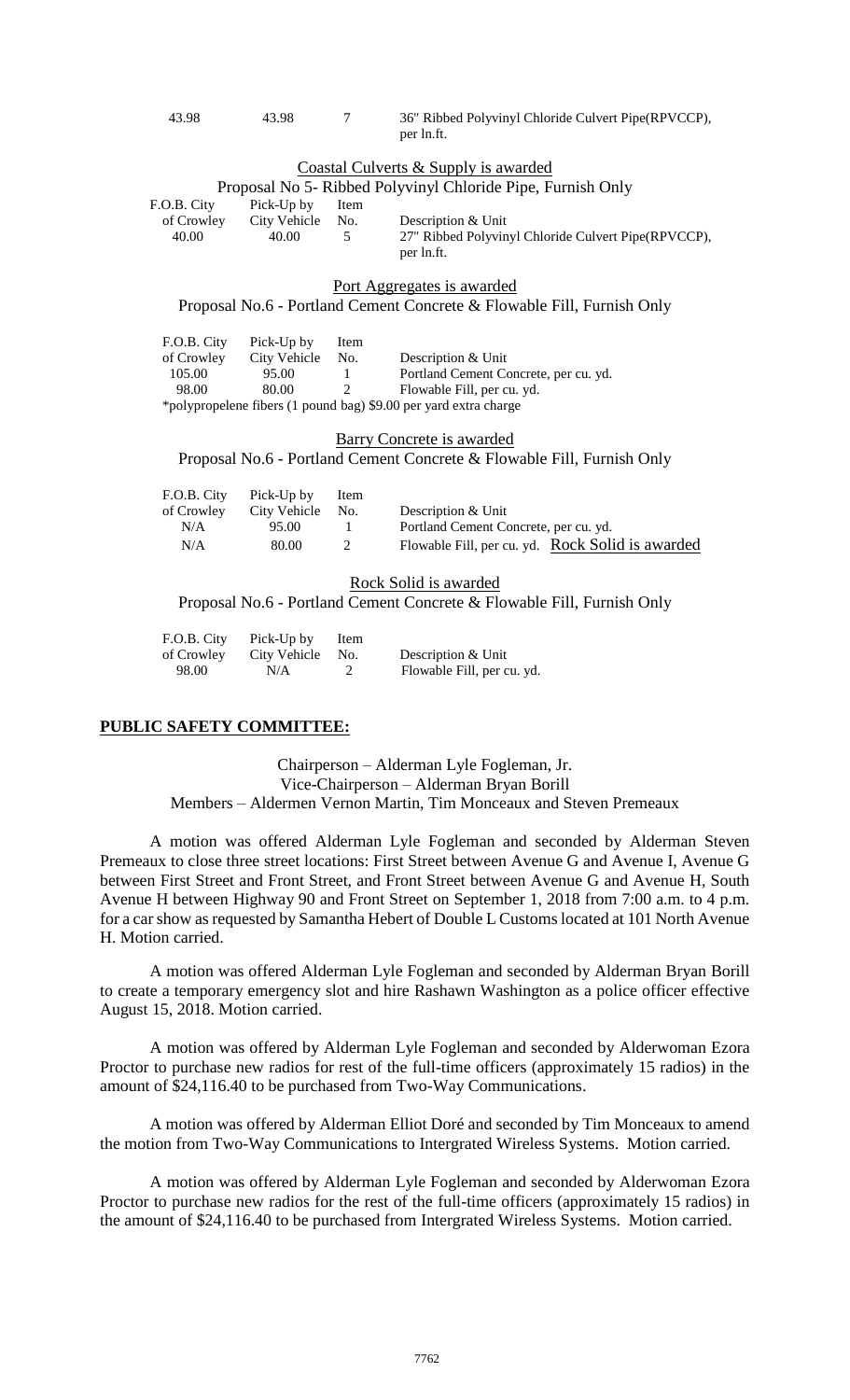A motion was offered by Alderman Lyle Fogleman and seconded by Alderwoman Ezora Proctor to purchase of 8 radars in the amount of \$12,500 from Stalker Radar Applied Concepts, Inc. Motion carried.

### **INSURANCE & PERSONNEL COMMITTEE:**

Chairperson – Alderwoman Ezora Proctor Vice-Chairperson – Alderman Jeff Doré Members – Aldermen Bryan Borill, Vernon Martin, and Ira Thomas

A motion was offered by Alderwoman Ezora Proctor to revise the following health insurance premiums regarding retirees:

The following step premiums be initiated relative to years of service and age requirements for retirees who have purchased the major medical coverage from the City of Crowley for the last 24 months prior to retirement. All retirees (not eligible for medicare) will be given 31 days to opt into retiree coverage.

| Retirement eligibility       | <b>Employee Portion</b> | <b>Employer Portion</b> | <b>Total Cost</b> |
|------------------------------|-------------------------|-------------------------|-------------------|
| Retirees prior to 08/31/2018 |                         |                         |                   |
| 12 years (active premium x4) | \$300.00                | \$475.00                | \$775.00          |
| 20 years (active premium x3) | \$225.00                | \$550.00                | \$775.00          |
| 25 years (active premium x2) | \$150.00                | \$625.00                | \$775.00          |
| 30 years (active premium)    | \$75.00                 | \$700.00                | \$775.00          |
| Retirees after $09/01/2018$  |                         |                         |                   |
| 20 years (active premium x3) | \$225.00                | \$550.00                | \$775.00          |
| 25 years (active premium x2) | \$150.00                | \$625.00                | \$775.00          |
| 30 years (active premium)    | \$75.00                 | \$700.00                | \$775.00          |

- \$75.00 PER MONTH BASE RATE IS SUBJECT TO CHANGE AND WILL BE EQUAL TO THE BASE RATE CHARGED TO ALL ACTIVE EMPLOYEES
- FAMILY COVERAGE WOULD BE THE EMPLOYEE PORTION DEPENDING ON YEARS OF SERVICE PLUS AN ADDITIONAL \$505.00
- HSA COVERAGE WOULD BE \$25.00 LESS SINGLE /\$100.00 LESS FAMILY THAN THE ABOVE STATED PRICES
- RATES MAY BE ADJUSTED DEPENDING ON WELLNESS PARTICIPATION

A motion was made to table the health insurance premiums regarding retirees due to the need for more information was made by Alderman Ira Thomas and seconded by Alderman Bryan Borill. Motion Carried.

### **REVENUE & FINANCES COMMITTEE:**

Chairperson – Alderman J. Elliot Doré Vice-Chairperson – Alderman Ira Thomas Members – Aldermen Jeff Doré, Ezora Proctor, and Steven Premeaux

A motion was offered by Alderman Elliot Doré and seconded by Ira Thomas to include and consider the lease purchase of police units.

A motion to table the offer was made by Alderman Ira Thomas seconded by Elliot Doré for more definitive amounts of the police units. Motion carried.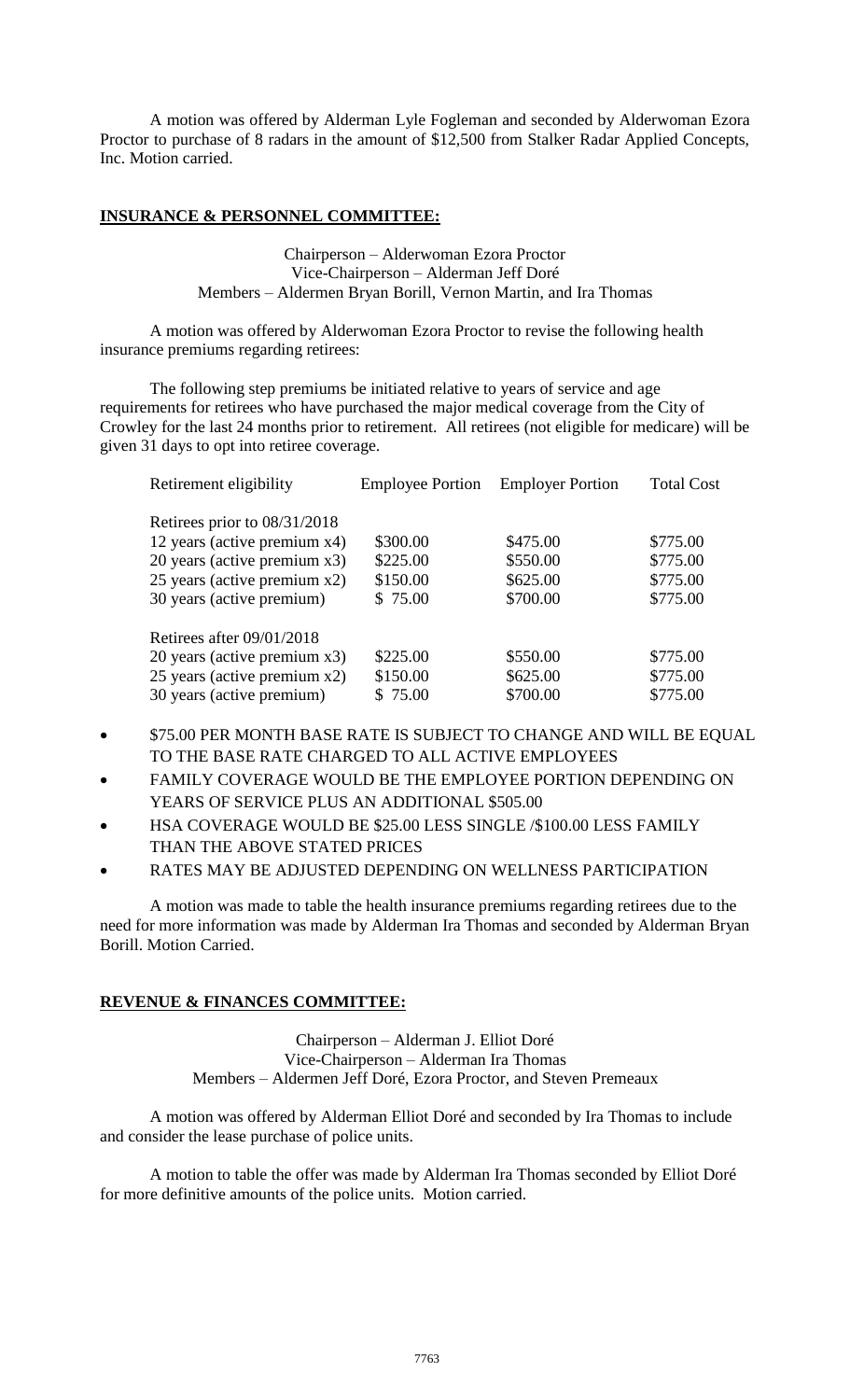### **RESOLUTIONS:**

.

The following resolution was offered by Alderman Bryan Borill and seconded by Alderman Elliot Doré, and duly resolved and adopted.

> A RESOLUTION OF THE MAYOR AND BOARD OF ALDERMEN OF THE CITY OF CROWLEY, ACADIA PARISH, LOUISIANA, AUTHORIZING A LEASE TO THE ASSIST AGENCY FOR OFFICE SPACE IN THE CROWLEY ENTERPRISE CENTER LOCATED AT 11 NORTH PARKERSON AVENUE, CROWLEY, LOUISIANA; TO PROVIDE FOR THE TERMS AND CONDITIONS THEREOF; AND TO PROVIDE FOR ALL MATTERS RELATIVE THERETO.

WHEREAS, the "Assist Agency" is a participant in the Local Work Force Investment program known as the "Louisiana One Stop Program" and has been a lessee in the Crowley Enterprise Center located at 11 North Parkerson Avenue, Crowley, Louisiana; and

WHEREAS, the "Assist Agency" is funded by annual appropriations from the State of Louisiana and the United States of America to provide assistance to low and moderate income individuals and to improve employment opportunities, education and other public services; and

WHEREAS, the "Assist Agency" has requested a reduction of 25% of the rental rate for the annual lease on the same terms and conditions of approximately 3,121 square feet office space with 50 parking places; and

WHEREAS, in consideration of those services and the continuing needs for those services and prior leases granted to the Assist Lease, the Mayor and Board of Aldermen find it appropriate to grant the request and authorize the lease on the terms as requested.

NOW THEREFORE BE IT RESOLVED by the Mayor and Board of Aldermen of the City of Crowley, Acadia Parish, Louisiana, in regular session duly convened that they do hereby authorize, empower and direct the Honorable Greg A. Jones, Mayor of the City of Crowley, to execute a lease to the Assist Agency of approximately 3,121 square feet office space in the Crowley Enterprise Center with 50 parking spaces provided, located at 11 North Parkerson Avenue, Crowley, Louisiana, for use as office space by the Assist Agency at the rate of \$8.6463 per square foot per annum the said lease to include the following terms and conditions, to-wit:

- 1. A term of one year effective on the 1<sup>st</sup> day of September, 2018 and ending on the  $31<sup>st</sup>$  day of August, 2019;
- 2. Monthly payments in the amount of \$2,248.76;
- 3. A non-appropriation clause in favor of the lessee;
- 4. All other terms and conditions of the said lease shall remain the same as the prior lease of the facility;

BE IT FURTHER RESOLVED that the Honorable Greg A. Jones, Mayor, be and he is hereby authorized, empowered and directed to execute any and all necessary documents and certifications in connection with the said transaction as may be meet and proper in the premises.

THUS DONE AND ADOPTED in regular session duly convened on the  $14<sup>th</sup>$  day of August, 2018, in Crowley, Acadia Parish, Louisiana.

\_\_\_\_\_\_\_\_\_\_\_\_\_\_\_\_\_\_\_\_\_\_\_\_\_\_\_\_\_\_\_\_\_\_\_

GREG A. JONES, Mayor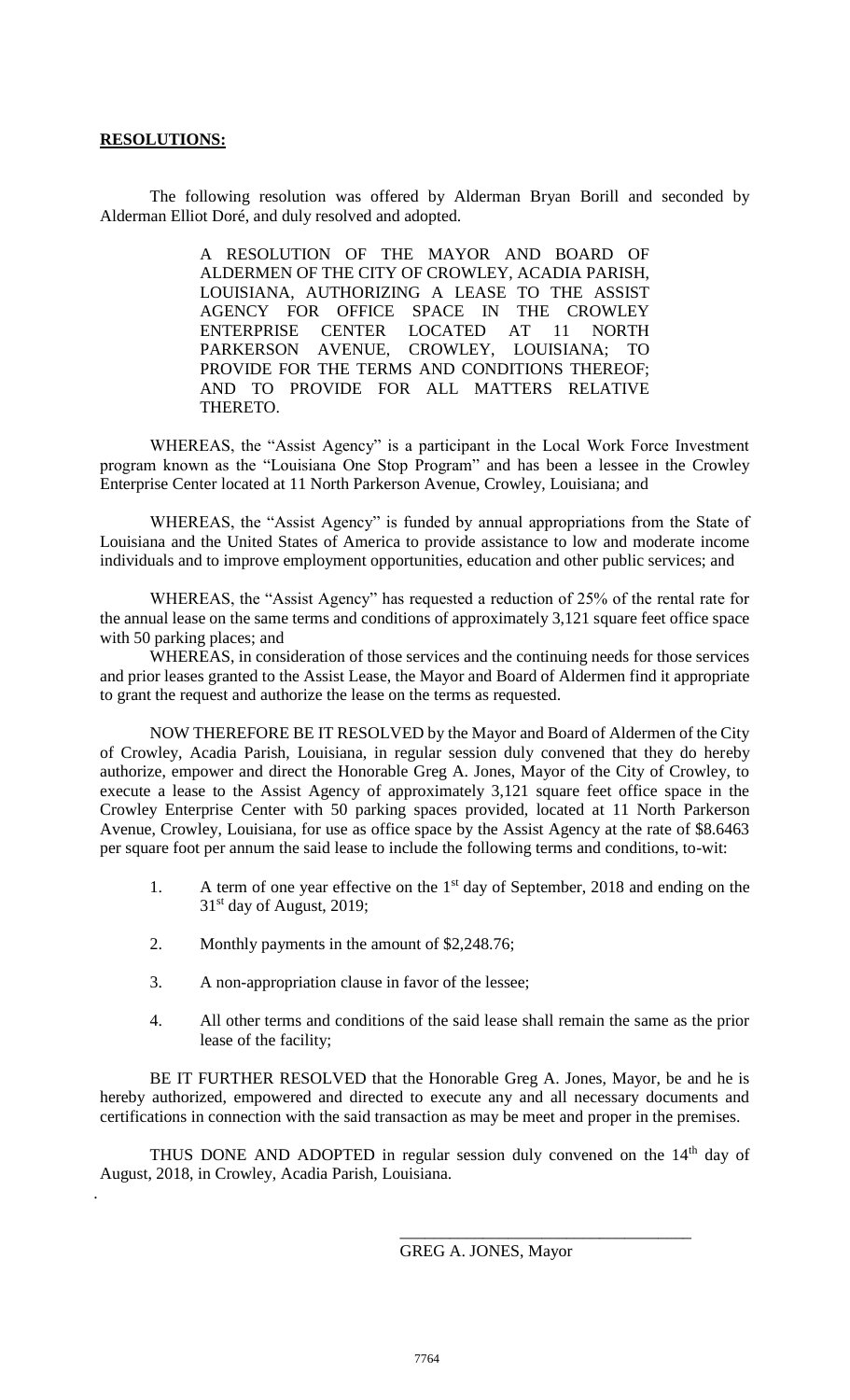## ATTEST:

### ERIN S. CRADEUR, City Clerk

\_\_\_\_\_\_\_\_\_\_\_\_\_\_\_\_\_\_\_\_\_\_\_\_\_\_\_\_\_\_\_\_\_\_

The following amended resolution was offered by Alderman Elliot Doré and seconded by Alderwoman Ezora Proctor, and duly adopted.

> A RESOLUTION OF THE MAYOR AND BOARD OF ALDERMEN OF THE CITY OF CROWLEY, ACADIA PARISH, LA. INTRODUCING A PROPOSED ORDINANCE AND CALLING FOR A PUBLIC HEARING CONCERNING SAME.

WHEREAS, an ordinance has been proposed to be adopted by the Board of Aldermen of the City of Crowley; and

WHEREAS, the proposed ordinance must be introduced by its title; and

WHEREAS, a public hearing must be held prior to its adoption; and

WHEREAS, the title of the proposed ordinance must be published in the official journal and the notice shall provide for the time and place where the Board will consider its adoption.

NOW THEREFORE, BE IT RESOLVED, by the Mayor and Board of Aldermen, that the following ordinance be and it is hereby introduced for consideration at the next regular meeting of the Mayor and Board of Aldermen, to-wit:

### ORDINANCE NO. 1495

AN ORDINANCE AMENDING THE BUDGETS FOR THE CITY OF CROWLEY FOR THE FISCAL YEAR, BEGINNING SEPTEMBER 1, 2017 AND ENDING AUGUST 31, 2018; AND TO PROVIDE FOR ALL MATTERS RELATIVE THERETO; AND TO REPEAL ALL ORDINANCES OR PARTS OF ORDINANCES INCONSISTENT OR IN CONFLICT THEREWITH.

BE IT FURTHER RESOLVED by the Mayor and Board of Aldermen, that the City Clerk shall publish the following notice in the Crowley Post Signal:

### NOTICE OF PROPOSED ADOPTION OF ORDINANCE

The Board of Aldermen of the City of Crowley, shall meet on the 28<sup>th</sup> day of August, 2018 at 11:00 o'clock a.m. in the Council Chambers, City Hall, Crowley, LA, to consider the adoption of the following ordinance.

### ORDINANCE NO. 1495

AN ORDINANCE AMENDING THE BUDGETS FOR THE CITY OF CROWLEY FOR THE FISCAL YEAR, BEGINNING SEPTEMBER 1, 2017 AND ENDING AUGUST 31, 2018; AND TO PROVIDE FOR ALL MATTERS RELATIVE THERETO; AND TO REPEAL ALL ORDINANCES OR PARTS OF ORDINANCES INCONSISTENT OR IN CONFLICT THEREWITH.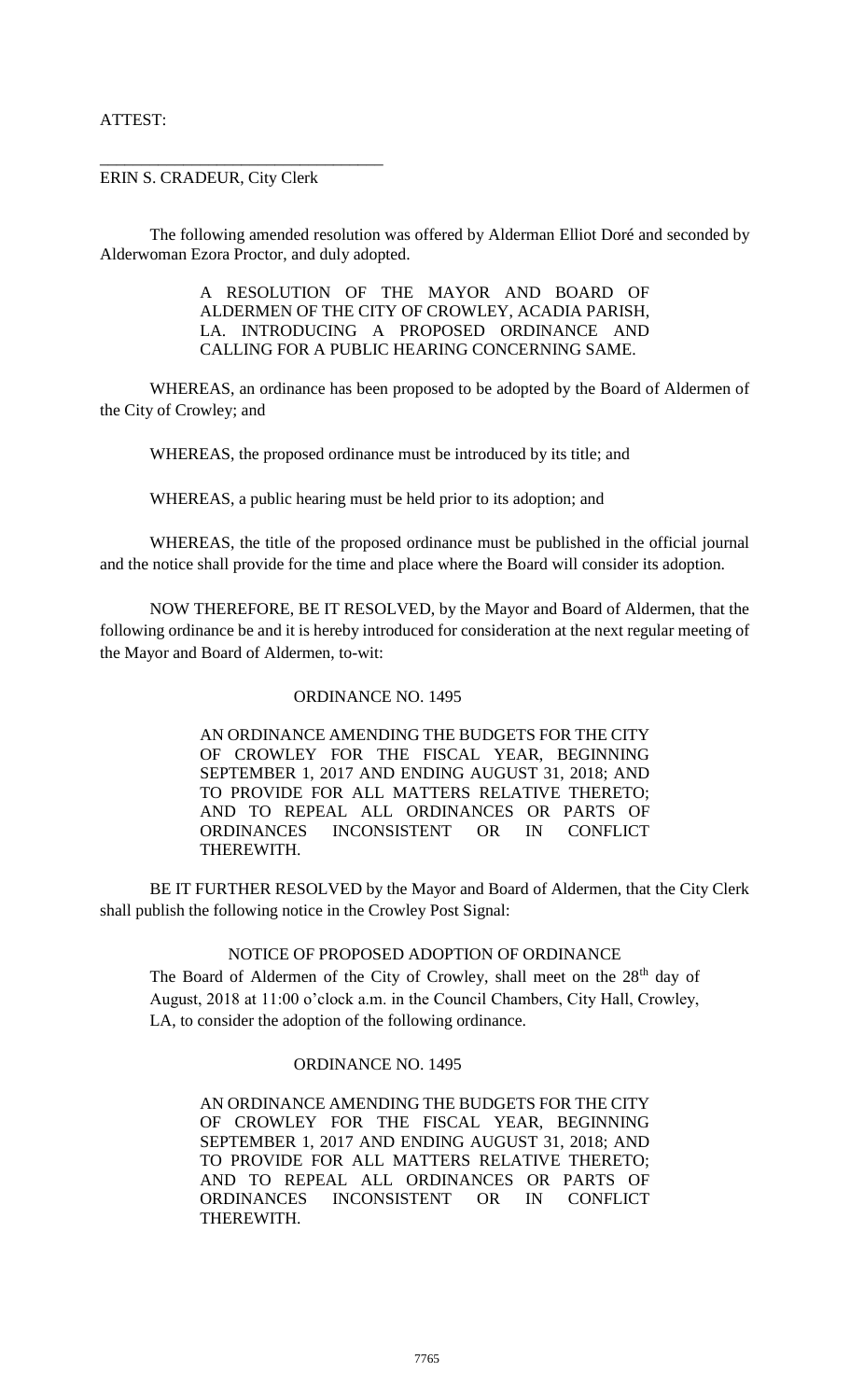Copies of the proposed Ordinance are available for a nominal fee in the Office of the City Clerk, City Hall, Crowley, LA.

THUS DONE AND SIGNED on this the 14<sup>th</sup> day of August, 2018.

ERIN S. CRADEUR, City Clerk

\_\_\_\_\_\_\_\_\_\_\_\_\_\_\_\_\_\_\_\_\_\_\_\_\_\_\_\_\_\_\_\_\_\_\_

\_\_\_\_\_\_\_\_\_\_\_\_\_\_\_\_\_\_\_\_\_\_\_\_\_\_\_\_\_\_\_\_\_\_\_\_

\*\*\*

THUS DONE, SIGNED AND ADOPTED in special session duly convened on the  $14<sup>th</sup>$ day of August, 2018, in Crowley, Acadia Parish, Louisiana.

GREG A. JONES, Mayor

ATTEST:

\_\_\_\_\_\_\_\_\_\_\_\_\_\_\_\_\_\_\_\_\_\_\_\_\_\_ ERIN S. CRADEUR, City Clerk

### **ORDINANCES:**

The following ordinance was offered by Alderman Elliot Doré and seconded by Alderman Steven Premeaux, and duly adopted.

### ORDINANCE NO. 1493

AN ORDINANCE ADOPTING, FINALIZING AND IMPLEMENTING THE ANNUAL OPERATING BUDGETS OF REVENUES AND EXPENDITURES FOR THE CITY OF CROWLEY FOR THE FISCAL YEAR, BEGINNING SEPTEMBER 1, 2018 AND ENDING AUGUST 31, 2019; AND TO PROVIDE FOR ALL MATTERS RELATIVE THERETO; AND TO REPEAL ALL ORDINANCES OR PARTS OF ORDINANCES INCONSISTENT OR IN CONFLICT THEREWITH.

WHEREAS, Greg A. Jones, in his capacity as Mayor of the City of Crowley prepared the proposed Operating Budgets for the fiscal year beginning September 1, 2018 and ending August 31, 2019, which was accompanied by a budget message and summary description of the budget and a budget adoption ordinance; and

WHEREAS, the proposed Operating Budgets and the accompanying budget ordinance have been submitted to this Board of Aldermen for review and consideration; and

WHEREAS, this ordinance has been duly introduced and notice of this ordinance and notice of public hearing having been published; and

WHEREAS, notice of a public hearing by the City of Crowley on the proposed Operating Budgets and notice of the availability of the proposed budgets for review have been timely published in the official journal, the Crowley Post Signal; and

WHEREAS, the public hearing been held in accordance with the law on the  $8<sup>th</sup>$  day of August, 2018 at 4:00 o'clock p.m. at Council Chambers on the proposed Operating Budgets have now been reviewed and considered; now.

THEREFORE BE IT ORDAINED by the Board of Aldermen of the City of Crowley, Acadia Parish, Louisiana, in Regular Session, duly convened on the 14<sup>th</sup> day of August, 2018 that the following Annual Operating Budgets are hereby approved, adopted and finalized.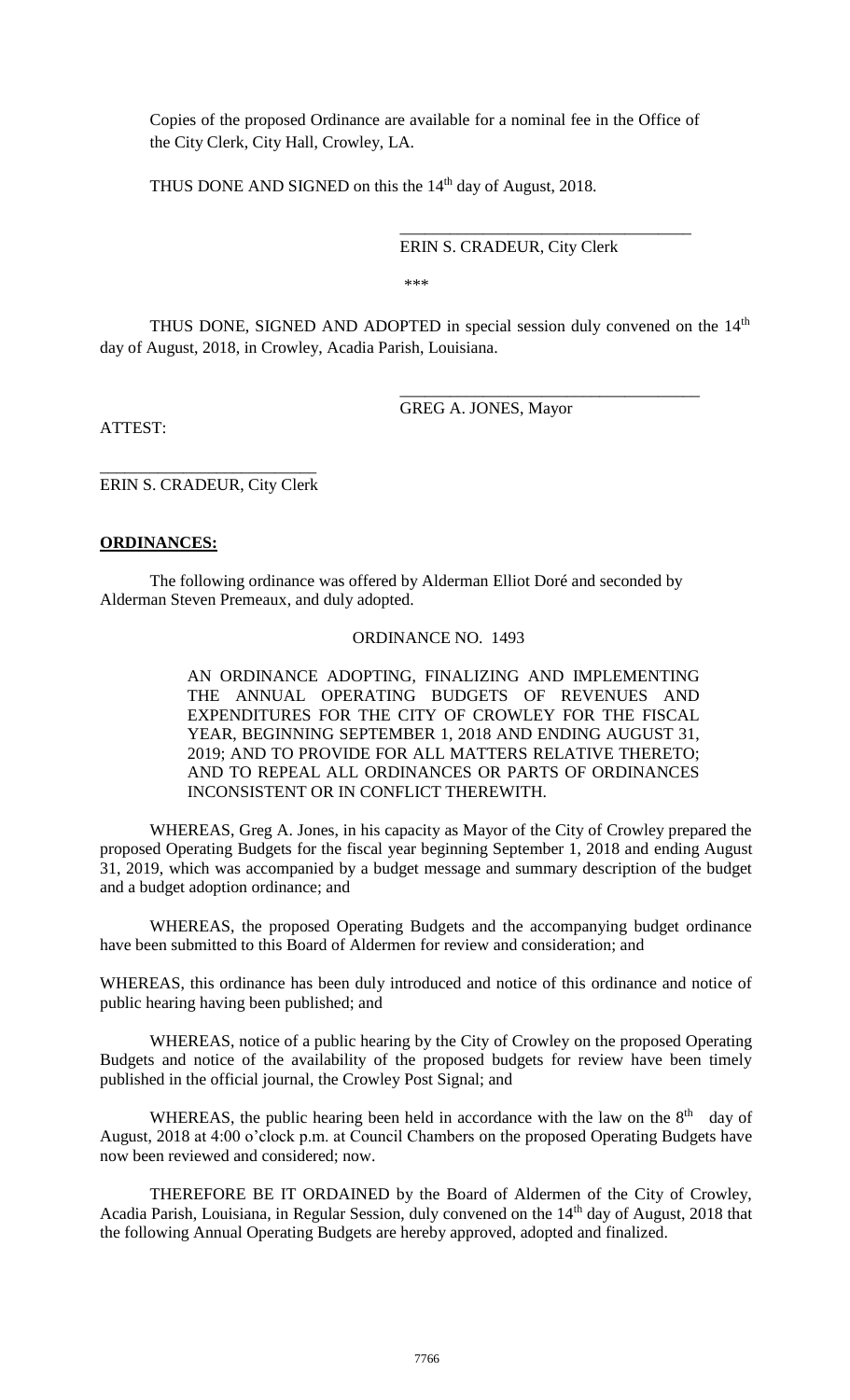# **CITY OF CROWLEY 2019 ANNUAL BUDGET**

|                           |                                                                                                                                                                                                                                                             | <b>Budget</b><br>Fiscal 2019                                                                                         | Increase<br>(Decrease)                                                                                 | Percent<br>Change                                                                                                    |
|---------------------------|-------------------------------------------------------------------------------------------------------------------------------------------------------------------------------------------------------------------------------------------------------------|----------------------------------------------------------------------------------------------------------------------|--------------------------------------------------------------------------------------------------------|----------------------------------------------------------------------------------------------------------------------|
| <b>GENERAL FUND</b>       |                                                                                                                                                                                                                                                             |                                                                                                                      |                                                                                                        |                                                                                                                      |
| <u>Revenues</u>           | Ad Valorem Tax<br><b>Franchise Taxes</b><br><b>Licenses &amp; Permits</b><br>Grants<br>Intergovernmental<br><b>Charges for Services</b><br><b>Fines &amp; Fees</b><br><b>Investment Income</b><br>Rentals<br><b>Other Revenues</b><br><b>Total Revenues</b> | 1,605,864<br>926,100<br>707,900<br>14,000<br>479,000<br>36,630<br>65,000<br>42,000<br>71,500<br>112,500<br>4,060,494 | 0<br>10,100<br>161,325<br>0<br>0<br>(2060)<br>(10,000)<br>(8,000)<br>7,000<br><u>14,550</u><br>186,915 | 0.00%<br>1.10%<br>29.25%<br>0.00%<br>0.00%<br>$-5.32%$<br>$-13.33%$<br>$-16.00%$<br>10.85%<br><u>14.85%</u><br>4.83% |
| <b>Expenditures</b>       |                                                                                                                                                                                                                                                             |                                                                                                                      |                                                                                                        |                                                                                                                      |
| <b>General Government</b> |                                                                                                                                                                                                                                                             |                                                                                                                      |                                                                                                        |                                                                                                                      |
|                           | <b>General Administration</b><br>Salary & Fringe<br><b>Repairs &amp; Supplies</b><br><b>Operational Expense</b><br><b>Telephone &amp; Utilities</b><br><b>Capital Outlay</b><br><b>Other Expense</b><br><b>Total General Administratior</b>                 | 748,418<br>41,500<br>287,000<br>37,000<br>30,000<br>55,640<br>1,199,558                                              | 8,529<br>(2,250)<br>18,300<br>2,000<br>$\overline{0}$<br>(4,086)<br>22,493                             | 1.15%<br>$-5.14%$<br>6.81%<br>5.71%<br>0.00%<br>$-6.84%$<br>1.91%                                                    |
|                           | <b>Court Department</b>                                                                                                                                                                                                                                     |                                                                                                                      |                                                                                                        |                                                                                                                      |
|                           | Salary & Fringe<br><b>Repairs &amp; Supplies</b><br><b>Operational Expense</b><br>Transfers & Appropriations<br>Telephone & Utilities<br><b>Other Expense</b><br><b>Total Court Department</b>                                                              | 268,959<br>5,500<br>11,400<br>40,000<br>4,500<br>2,100<br>332,459                                                    | 5,698<br>(1,000)<br>200<br>0<br>325<br><u> 160</u><br>5,383                                            | 2.16%<br>$-15.38%$<br>1.79%<br>0.00%<br>7.78%<br>8.25%<br>1.65%                                                      |
| <b>Public Safety</b>      |                                                                                                                                                                                                                                                             |                                                                                                                      |                                                                                                        |                                                                                                                      |
|                           | <b>Police Department</b><br>Salary & Fringe<br>Repairs & Supplies<br><b>Operational Expense</b><br><b>Telephone &amp; Utilities</b><br><b>Capital Outlay</b><br><b>Other Expense</b><br><b>Total Police Department</b>                                      | 2,660,523<br>186,500<br>381,000<br>53,300<br>22,500<br>75,250<br>3,379,073                                           | 23,994<br>0<br>9,500<br>3,650<br>0<br>$\overline{0}$<br>37,144                                         | 0.91%<br>0.00%<br>2.56%<br>7.35%<br>0.00%<br>0.00%<br>1.11%                                                          |
|                           | <b>Fire Department</b><br>Salary & Fringe<br><b>Repairs &amp; Supplies</b><br><b>Operational Expense</b><br>Transfers & Appropriation<br><b>Telephone &amp; Utilities</b><br><b>Capital Outlay</b><br><b>Other Expense</b><br><b>Total Fire Department</b>  | 2,457,477<br>98,500<br>79,000<br>6,000<br>40,000<br>0<br><u>12,150</u><br>2,693,127                                  | 304,465<br>0<br>0<br>0<br>4,000<br>(43,000)<br>0<br>265,465                                            | 14.14%<br>0.00%<br>0.00%<br>0.00%<br>11.11%<br>$-100.00\%$<br>0.00%<br>10.94%                                        |
|                           | <b>Code Enforcement</b><br>Salary & Fringe                                                                                                                                                                                                                  | 287,412                                                                                                              | (14,000)                                                                                               | -4.64%                                                                                                               |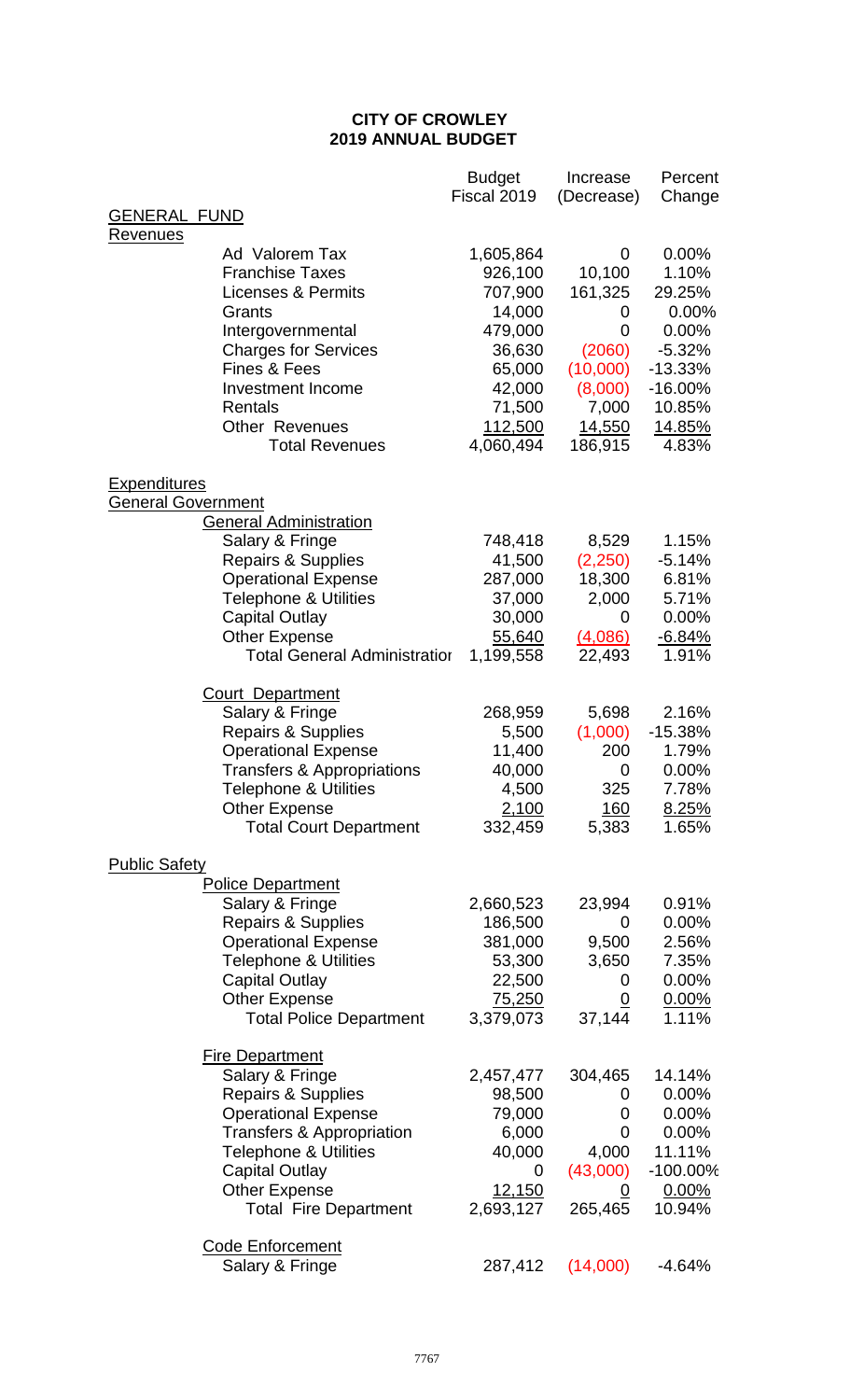|                        | Repairs & Supplies                          | 32,500                      | (3,500)                  | $-9.72%$  |
|------------------------|---------------------------------------------|-----------------------------|--------------------------|-----------|
|                        | <b>Operational Expense</b>                  | 32,350                      | (5,500)                  | $-14.53%$ |
|                        | <b>Telephone &amp; Utilities</b>            | 11,600                      | 0                        | 0.00%     |
|                        | <b>Other Expense</b>                        | 36,650                      | 0                        | 0.00%     |
|                        | <b>Total Code Enforcement</b>               | 395,762                     | (27, 750)                | $-6.55%$  |
| <b>Public Works</b>    |                                             |                             |                          |           |
|                        | <b>Street Department</b>                    |                             |                          |           |
|                        | Salary & Fringe                             | 565,117                     | 41,199                   | 7.86%     |
|                        | <b>Repairs &amp; Supplies</b>               | 209,100                     | 0                        | 0.00%     |
|                        | <b>Operational Expense</b>                  | 55,100                      | 0                        | 0.00%     |
|                        | <b>Telephone &amp; Utilities</b>            | 269,300                     | 2,300                    | 0.86%     |
|                        | <b>Capital Outlay</b>                       | 300,000                     | 0                        | 0.00%     |
|                        |                                             |                             |                          |           |
|                        | <b>Other Expense</b>                        | 17,000                      | (3,500)                  | $-17.07%$ |
|                        | <b>Total Street Department</b>              | 1,415,617                   | 39,999                   | 2.91%     |
|                        | <b>Public Building &amp; Drainage</b>       |                             |                          |           |
|                        | Salary & Fringe                             | 442,591                     | 29,779                   | 7.21%     |
|                        |                                             | 78,750                      | 7,500                    |           |
|                        | Repairs & Supplies                          |                             |                          | 10.53%    |
|                        | <b>Operational Expense</b>                  | 29,000                      | (1,000)                  | $-3.33%$  |
|                        | <b>Telephone &amp; Utilities</b>            | 35,200                      | 6,650                    | 23.20%    |
|                        | <b>Capital Outlay</b>                       | 15,000                      | 0                        | 0.00%     |
|                        | <b>Other Expense</b>                        | 16,775                      | 0                        | 0.00%     |
|                        | Total Public Bldg. & Drainac                | 617,316                     | 42,929                   | 7.47%     |
|                        |                                             |                             |                          |           |
|                        | Non Departmental                            |                             |                          |           |
|                        | <b>Operational Expense</b>                  | 5,000                       | 0                        | 0.00%     |
|                        | <b>Economic Development</b>                 | 105,500                     | 0                        | 0.00%     |
|                        | <b>Debt Service</b>                         | 71,127                      | (136, 163)               | $-65.69%$ |
|                        | <b>Total Non Departmental</b>               | 181,637                     | (136, 163)               | -42.85%   |
|                        | Total General Fund Expenditur 10,214,539    |                             | 249,500                  | 2.50%     |
|                        | Excess (Deficiency) of revenue              |                             |                          |           |
|                        | over expenditures                           | $(6, 154, 045)$ $(62, 585)$ |                          | 1.03%     |
|                        |                                             |                             |                          |           |
|                        | <b>Other Financing Sources (Uses)</b>       |                             |                          |           |
|                        | Transfers In                                | 6,388,593                   | (49, 698)                | $-0.77%$  |
|                        | <b>Transfers Out</b>                        | <u>296,374</u>              | (4,313)                  | $-1.43%$  |
|                        | <b>Total Other Financing</b>                |                             |                          |           |
|                        | Source                                      | 6,092,219                   | (45, 385)                | $-0.74%$  |
|                        |                                             |                             |                          |           |
|                        | Excess (Deficiency) of revenue              |                             |                          |           |
|                        | and other financing sources                 |                             |                          |           |
|                        | over expenditures and other                 |                             |                          |           |
|                        | financing uses                              |                             | $(61, 826)$ $(107, 970)$ | 233.99%   |
|                        |                                             |                             |                          |           |
|                        | <b>Fund Balance Fiscal 2017</b>             | 2,402,107                   |                          |           |
|                        | <b>Estimated Fund Balance Fiscal</b>        |                             |                          |           |
|                        | 2018<br><b>Proposed Fund Balance Fiscal</b> | 2,390,799                   |                          |           |
|                        | 2019                                        | 2,328,973                   |                          |           |
|                        |                                             |                             |                          |           |
|                        |                                             |                             |                          |           |
| 1 & 1/2 CENT SALES TAX |                                             |                             |                          |           |
|                        | <b>Revenues</b>                             |                             |                          |           |
|                        | <b>Sales Tax</b>                            | 4,910,000                   | 96,110                   | 2.00%     |
|                        | <b>Investment Income</b>                    | 1,000                       | U                        | $0.00\%$  |
|                        | <b>Total Revenues</b>                       | 4,720,100                   | 96,110                   | 2.00%     |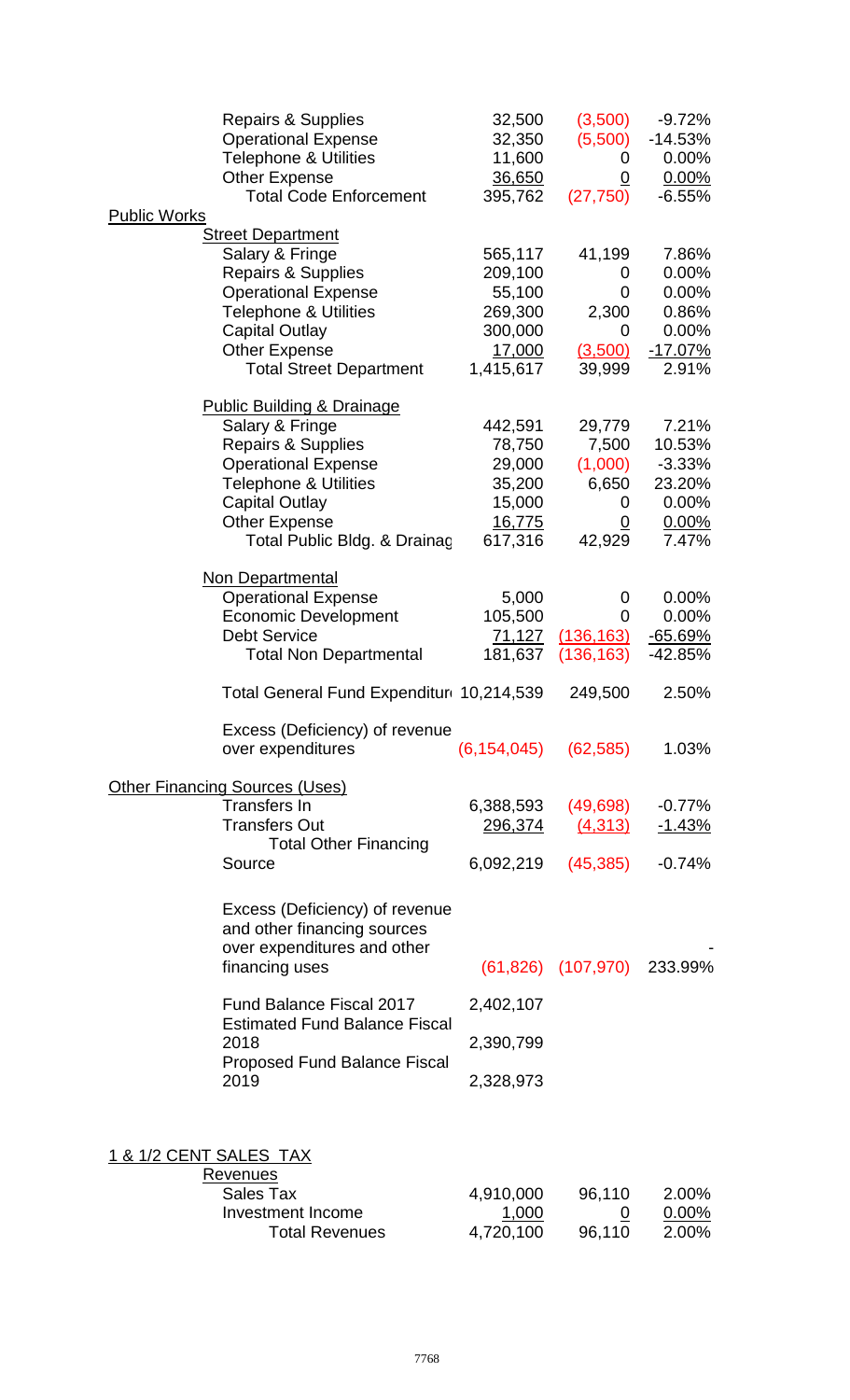| <b>Expenditures</b>                                                     |           |                 |          |
|-------------------------------------------------------------------------|-----------|-----------------|----------|
| <b>Operational Expense</b>                                              | 77,650    | 1,942           | 2.57%    |
| <b>Debt Service</b>                                                     |           | $\Omega$        | 0.00%    |
| <b>Other Expense</b>                                                    | <u>0</u>  | $\underline{0}$ | $0.00\%$ |
| <b>Total Expenditures</b>                                               | 77,650    | 1,942           | 2.57%    |
| Excess (Deficiency) of revenue<br>over expenditures                     | 4,833,350 | 94,168          | 1.99%    |
|                                                                         |           |                 |          |
| <b>Other Financing Sources (Uses)</b>                                   |           |                 |          |
| <b>Transfers Out</b><br><b>Total Other Financing</b>                    | 4,833,350 | 94,168          | 1.99%    |
| <b>Sources</b>                                                          | 4,648,400 | 219,950         | 4.97%    |
| Excess (Deficiency) of revenue<br>and other financing sources           |           |                 |          |
| over expenditures and other                                             |           |                 |          |
| financing uses                                                          | 0         | 0               | $0.00\%$ |
| <b>Fund Balance Fiscal 2017</b><br><b>Estimated Fund Balance Fiscal</b> | 760,515   |                 |          |
| 2018                                                                    | 374,865   |                 |          |
| <b>Proposed Fund Balance Fiscal</b><br>2019                             | 374,865   |                 |          |
|                                                                         |           |                 |          |

# 1/2 CENT SALES TAX - SALARY

| Revenues<br>Sales Tax<br><b>Investment Income</b><br><b>Total Revenues</b>                                                     | 1,637,070<br>3,600<br>1,640,670       | 32,100<br>(1,400)<br>30,700      | 2.00%<br>$-28.00%$<br>1.91%     |
|--------------------------------------------------------------------------------------------------------------------------------|---------------------------------------|----------------------------------|---------------------------------|
| <b>Expenditures</b><br><b>Operational Expense</b><br><b>Other Expense</b><br><b>Total Expenditures</b>                         | 29,995<br>50<br>30,005                | 1,480<br>$\overline{0}$<br>1,480 | 5.20%<br>0.00%<br>5.19%         |
| Excess (Deficiency) of revenue<br>over expenditures                                                                            | 1,610,665                             | 29,220                           | 1.85%                           |
| <b>Other Financing Sources (Uses)</b><br><b>Transfers Out</b><br><b>Total Other Financing</b>                                  | <u>1,610,665</u>                      | <u>(119,913)</u>                 | <u>-6.93%</u>                   |
| Sources<br>Excess (Deficiency) of revenue<br>and other financing sources<br>over expenditures and other<br>financing uses      | 1,610,655 (119,913)<br>$\overline{0}$ | 149,033                          | <u>-6.93%</u><br><u>100.00%</u> |
| <b>Fund Balance Fiscal 2017</b><br><b>Estimated Fund Balance Fiscal</b><br>2018<br><b>Proposed Fund Balance Fiscal</b><br>2019 | 1,239,233<br>999,082<br>999,082       |                                  |                                 |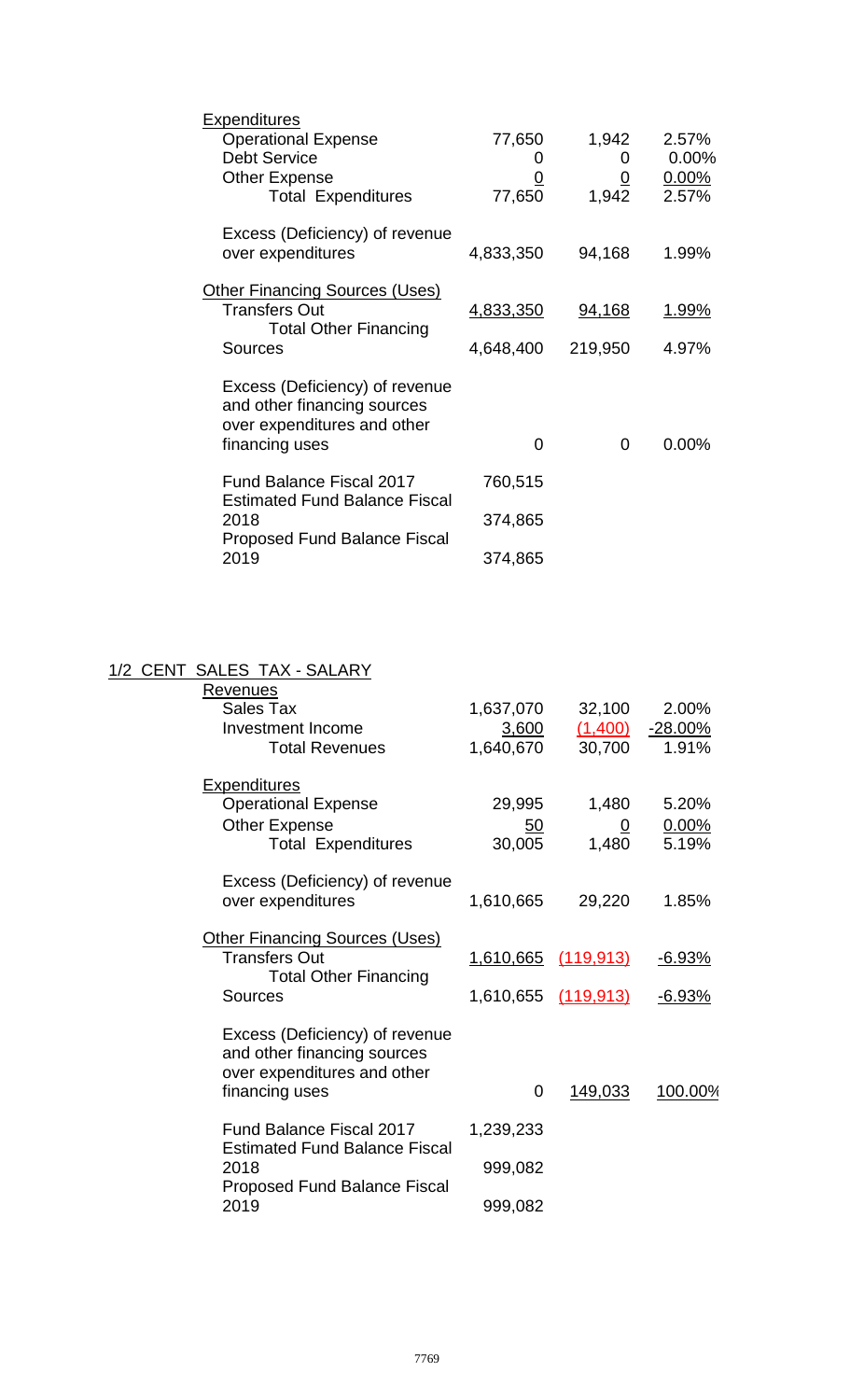### 1/2 CENT SALES TAX STREET IMPROVEMENT

#### 1997

| <u>Revenues</u>                                                                                                |                    |                    |                            |
|----------------------------------------------------------------------------------------------------------------|--------------------|--------------------|----------------------------|
| Sales Tax<br>Investment Income<br><b>Total Revenues</b>                                                        | 0<br>$\frac{0}{0}$ | 0<br>$\frac{0}{0}$ | 0.00%<br>$0.00\%$<br>0.00% |
|                                                                                                                |                    |                    |                            |
| <b>Expenditures</b><br><b>Operational Expense</b><br><b>Total Expenditures</b>                                 | $\frac{0}{0}$      | $\frac{0}{0}$      | 0.00%<br>0.00%             |
| Excess (Deficiency) of revenue<br>over expenditures                                                            | $\overline{0}$     | 0                  | 0.00%                      |
| <b>Other Financing Sources (Uses)</b><br><b>Transfers Out</b><br><b>Total Other Financing</b>                  | $\overline{0}$     | $\overline{0}$     | 0.00%                      |
| <b>Sources</b>                                                                                                 | 0                  | 0                  | 0.00%                      |
| Excess (Deficiency) of revenue<br>and other financing sources<br>over expenditures and other<br>financing uses | 0                  | 0                  | 0.00%                      |
| <b>Fund Balance Fiscal 2017</b><br><b>Estimated Fund Balance Fiscal</b>                                        | 0                  |                    |                            |
| 2018                                                                                                           | 0                  |                    |                            |
| <b>Proposed Fund Balance Fiscal</b><br>2019                                                                    | 0                  |                    |                            |

#### 1/2 CENT SALES TAX STREET IMPROVEMENT 2012

| Revenues                                                                |           |                 |                 |
|-------------------------------------------------------------------------|-----------|-----------------|-----------------|
| Sales Tax                                                               | 1,637,070 | 32,100          | 2.00%           |
| <b>Investment Income</b>                                                | 215,000   |                 | 115,000 115.00% |
| <b>Total Revenues</b>                                                   | 1,852,070 | 147,100         | 8.63%           |
| <b>Expenditures</b>                                                     |           |                 |                 |
| <b>Operational Expense</b>                                              | 30,555    | 1,480           | 5.09%           |
| <b>Other Expense</b>                                                    | <u>50</u> | 50 <sub>2</sub> | 0.00%           |
| <b>Total Expenditures</b>                                               | 30,605    | 1,480           | 5.08%           |
| Excess (Deficiency) of revenue                                          |           |                 |                 |
| over expenditures                                                       | 1,821,465 | 145,620         | 8.69%           |
|                                                                         |           |                 |                 |
| <b>Other Financing Sources (Uses)</b><br><b>Transfers Out</b>           |           |                 |                 |
| <b>Total Other Financing</b>                                            | 600,000   | <u>0</u>        | $0.00\%$        |
| <b>Sources</b>                                                          | 600,000   | 0               | $0.00\%$        |
|                                                                         |           |                 |                 |
| Excess (Deficiency) of revenue<br>and other financing sources           |           |                 |                 |
| over expenditures and other                                             |           |                 |                 |
| financing uses                                                          | 1,221,465 | 145,620         | 13.54%          |
|                                                                         |           |                 |                 |
| <b>Fund Balance Fiscal 2017</b><br><b>Estimated Fund Balance Fiscal</b> | 5,654,699 |                 |                 |
| 2018                                                                    | 6,636,023 |                 |                 |
|                                                                         |           |                 |                 |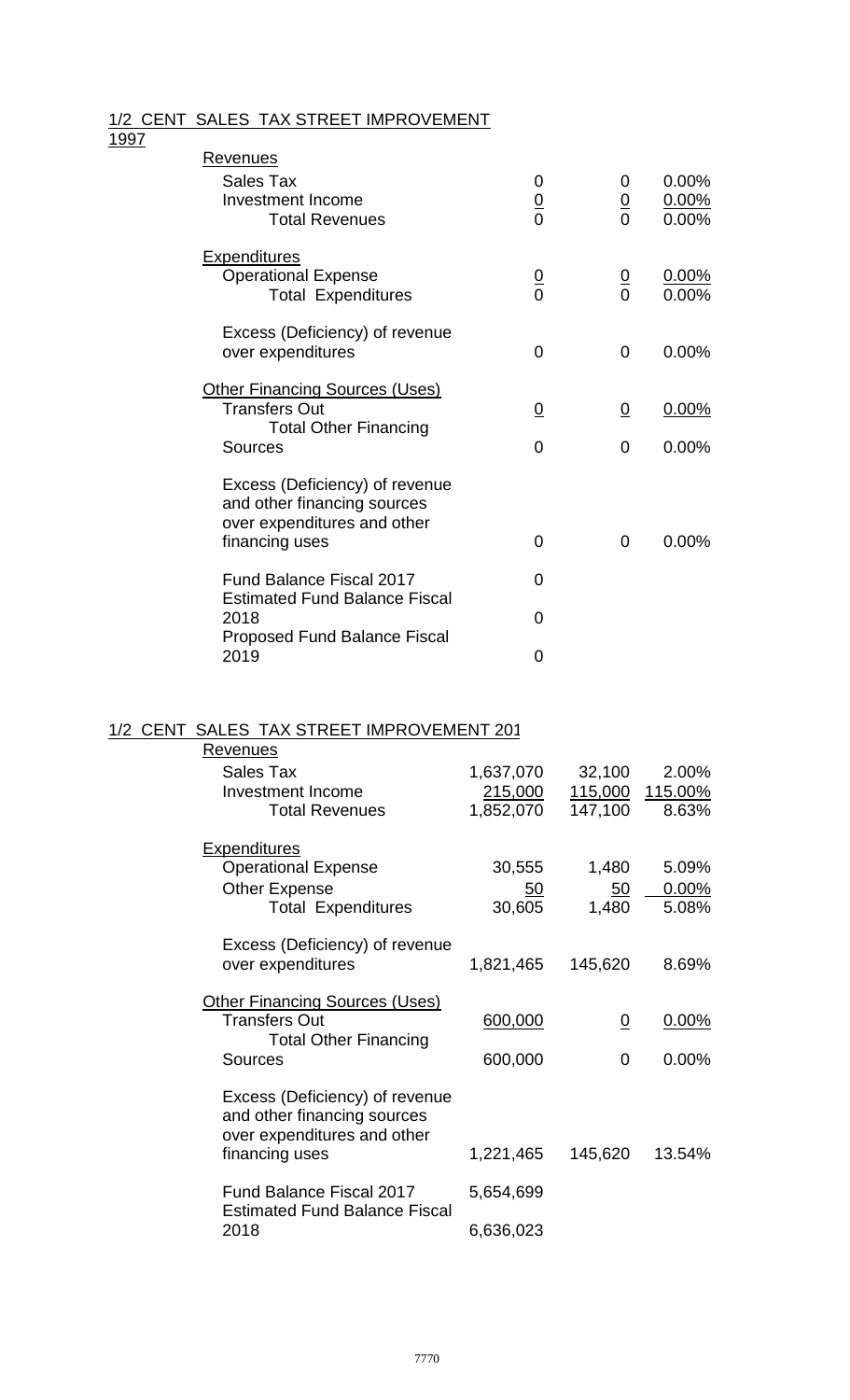Proposed Fund Balance Fiscal

7,857,488

### MOTOR VEHICLE FACILITY

| <b>Revenues</b>                             |         |          |          |
|---------------------------------------------|---------|----------|----------|
| <b>Charges for Services</b>                 | 72,000  | 2,000    | 2.86%    |
| <b>Investment Income</b>                    | 125     | 10       | 8.70%    |
| <b>Total Revenues</b>                       | 72,125  | 2,010    | 2.87%    |
| <b>Expenditures</b>                         |         |          |          |
| Repairs & Supplies                          | 12,500  | 0        | 0.00%    |
| <b>Operational Expense</b>                  | 11,540  | 340      | 3.04%    |
| <b>Telephone &amp; Utilities</b>            | 8,300   | 1,300    | 18.57%   |
| <b>Other Expense</b>                        | 4,785   | 370      | 8.38%    |
| <b>Total Expenditures</b>                   | 37,125  | 2,010    | 5.72%    |
| Excess (Deficiency) of revenue              |         |          |          |
| over expenditures                           | 35,000  | 0        | 0.00%    |
| <b>Other Financing Sources (Uses)</b>       |         |          |          |
| <b>Transfers Out</b>                        | 35,000  | <u>0</u> | $0.00\%$ |
| <b>Total Other Financing</b>                |         |          |          |
| <b>Sources</b>                              | 35,000  | 0        | 0.00%    |
| Excess (Deficiency) of revenue              |         |          |          |
| and other financing sources                 |         |          |          |
| over expenditures and other                 |         |          |          |
| financing uses                              | 0       | 0        | 0.00%    |
| <b>Fund Balance Fiscal 2017</b>             | 116,733 |          |          |
| <b>Estimated Fund Balance Fiscal</b>        |         |          |          |
| 2018<br><b>Proposed Fund Balance Fiscal</b> | 114,753 |          |          |
| 2019                                        | 114,753 |          |          |
|                                             |         |          |          |
|                                             |         |          |          |
| PECDEATION ODERATIONS                       |         |          |          |

### YOUTH RECREATION OPERATIONS

| Revenues                         |         |                   |           |
|----------------------------------|---------|-------------------|-----------|
| Ad Valorem Tax                   | 218,615 | $\Omega$          | $0.00\%$  |
| Grants                           |         | O                 | 0.00%     |
| <b>Charges for Services</b>      | 207,600 | 23,000            | 12.46%    |
| <b>Investment Income</b>         | 215     | (85)              | $-28.33%$ |
| Rentals                          | 50,600  | (1,900)           | $-3.62%$  |
| Other Revenues                   | 2,580   | (300)             | $-10.42%$ |
| <b>Total Revenues</b>            | 479,610 | 20,715            | 4.51%     |
| <b>Expenditures</b>              |         |                   |           |
| Salary & Fringe                  | 400,151 | (2,067)           | $-0.51%$  |
| <b>Repairs &amp; Supplies</b>    | 214,600 | $\mathbf{\Omega}$ | 0.00%     |
| <b>Operational Expense</b>       | 103,500 | 1,250             | 1.22%     |
| <b>Telephone &amp; Utilities</b> | 102,000 | 1,875             | 1.87%     |
| Capital Outlay                   | 0       | $\Omega$          | 0.00%     |
| <b>Debt Service</b>              |         | 0                 | 0.00%     |
| <b>Other Expense</b>             | 28,442  | <u>102</u>        | 0.36%     |
| <b>Total Expenditures</b>        | 848,693 | 1,159             | 0.14%     |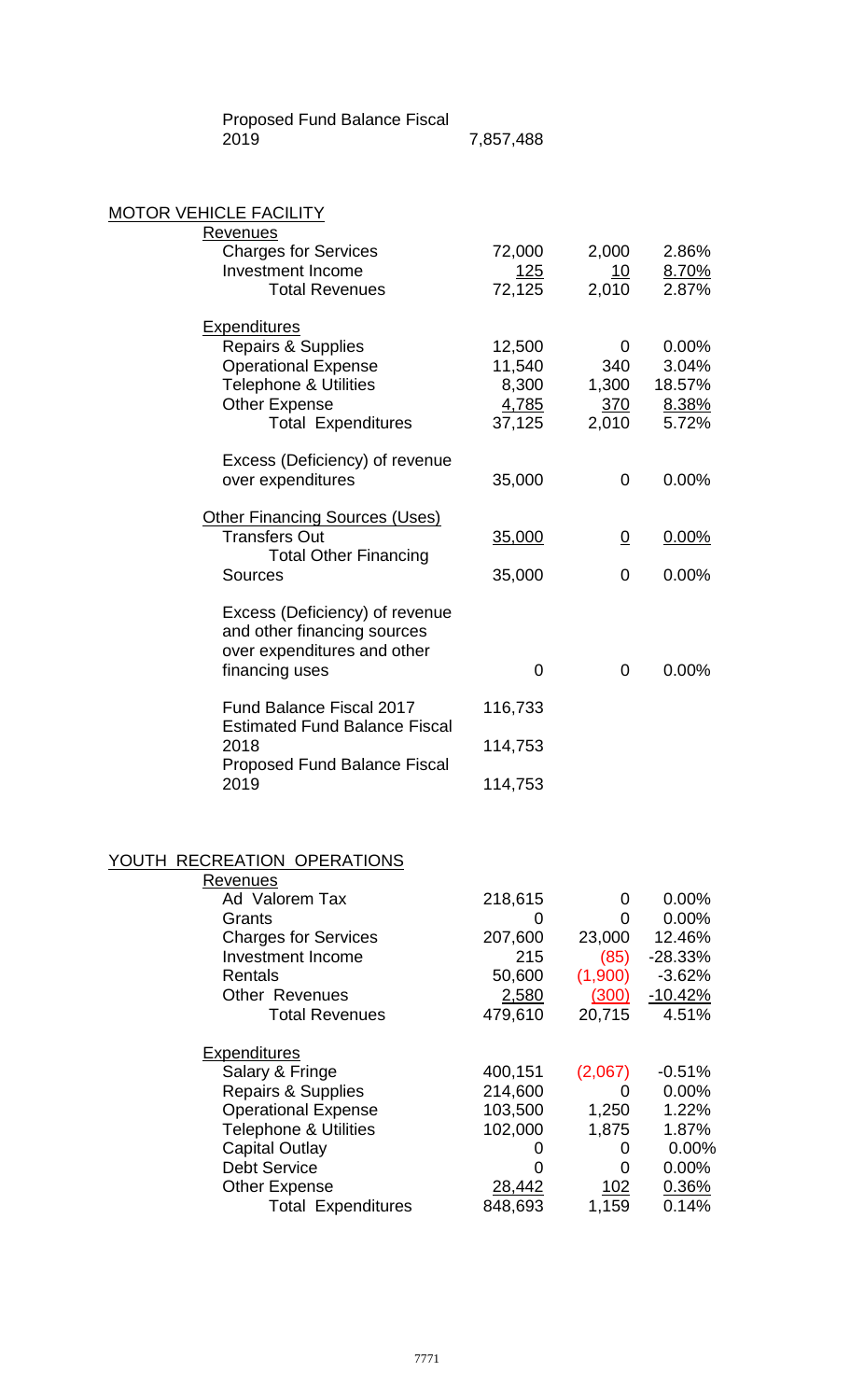| Excess (Deficiency) of revenue<br>over expenditures                                          | (369,083) | 19,566    | $-5.03%$  |
|----------------------------------------------------------------------------------------------|-----------|-----------|-----------|
| <b>Other Financing Sources (Uses)</b>                                                        |           |           |           |
| <b>Transfers In</b>                                                                          | 410,731   | (19,207)  | $-4.59\%$ |
| <b>Transfers Out</b><br><b>Total Other Financing</b>                                         | 41,648    | (206)     | $-0.49%$  |
| Sources                                                                                      | 369,083   | (19, 556) | $-5.03%$  |
| Excess (Deficiency) of revenue<br>and other financing sources<br>over expenditures and other |           |           |           |
| financing uses                                                                               | 0         | 0         | $0.00\%$  |
| <b>Fund Balance Fiscal 2017</b><br><b>Estimated Fund Balance Fiscal</b>                      | 87,120    |           |           |
| 2018<br><b>Proposed Fund Balance Fiscal</b>                                                  | 87,120    |           |           |
| 2019                                                                                         | 87,120    |           |           |

### YOUTH RECREATION BLDG. MAINTENAN(

|            | 0                                                                                                         | 0.00%                                                                       |
|------------|-----------------------------------------------------------------------------------------------------------|-----------------------------------------------------------------------------|
| 15         |                                                                                                           | $-75.00%$                                                                   |
|            |                                                                                                           | 0.00%                                                                       |
| 72,912     | (20)                                                                                                      | $-0.03%$                                                                    |
|            |                                                                                                           |                                                                             |
|            |                                                                                                           | 10.19%                                                                      |
|            |                                                                                                           | 0.00%                                                                       |
|            |                                                                                                           |                                                                             |
|            |                                                                                                           | 5.97%                                                                       |
|            |                                                                                                           | 0.00%                                                                       |
|            |                                                                                                           | $-0.25%$                                                                    |
|            |                                                                                                           | 4.20%                                                                       |
|            |                                                                                                           |                                                                             |
| (102, 573) | (7,087)                                                                                                   | 7.42%                                                                       |
|            |                                                                                                           |                                                                             |
|            |                                                                                                           | 6.41%                                                                       |
|            |                                                                                                           | $-0.49%$                                                                    |
|            |                                                                                                           |                                                                             |
| 102,573    | 7,086                                                                                                     | 7.42%                                                                       |
|            |                                                                                                           |                                                                             |
|            |                                                                                                           |                                                                             |
|            |                                                                                                           |                                                                             |
|            |                                                                                                           | $0.00\%$                                                                    |
|            |                                                                                                           |                                                                             |
| 15,294     |                                                                                                           |                                                                             |
|            |                                                                                                           |                                                                             |
| (16, 206)  |                                                                                                           |                                                                             |
|            |                                                                                                           |                                                                             |
|            |                                                                                                           |                                                                             |
|            | 72,872<br>25<br>74,510<br>87,500<br>3,550<br>0<br>9,925<br>174,485<br>116,561<br>13,988<br>0<br>(16, 206) | (45)<br>25<br>6,892<br>0<br>200<br>0<br>(25)<br>7,086<br>7,017<br>(69)<br>0 |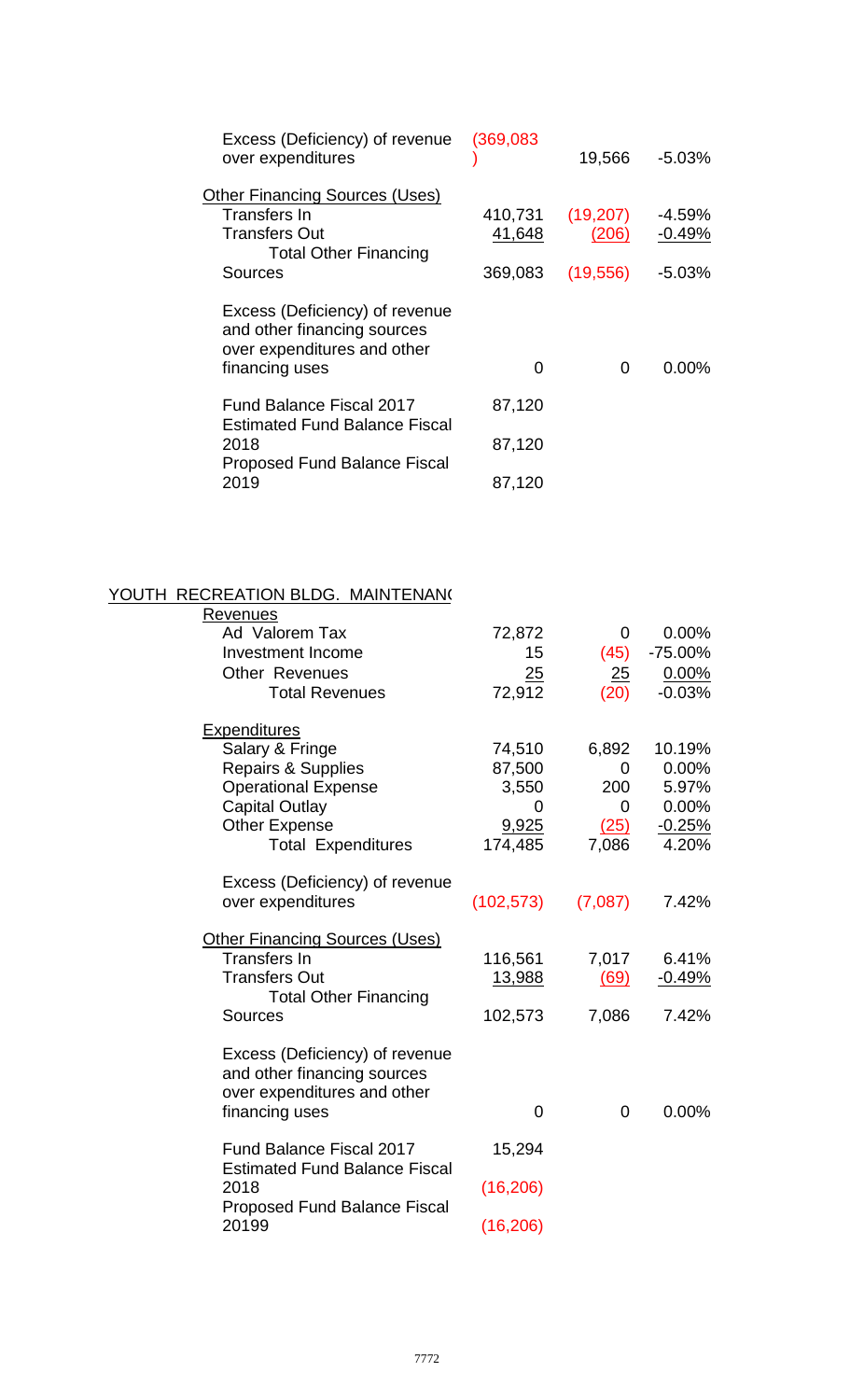# **CEMETERY**

| <b>Revenues</b><br>Ad Valorem Tax<br><b>Investment Income</b><br><b>Total Revenues</b>                                                                                                         | 54,654<br><u>430</u><br>55,084                          | 0<br>$\underline{80}$<br>80                   | $0.00\%$<br><u>22.86%</u><br>0.15%                                 |
|------------------------------------------------------------------------------------------------------------------------------------------------------------------------------------------------|---------------------------------------------------------|-----------------------------------------------|--------------------------------------------------------------------|
| <b>Expenditures</b><br>Salary & Fringe<br><b>Repairs &amp; Supplies</b><br><b>Operational Expense</b><br><b>Telephone &amp; Utilities</b><br><b>Other Expense</b><br><b>Total Expenditures</b> | 55,925<br>320<br>4,900<br>0<br>$\overline{4}$<br>61,149 | 6,505<br>(280)<br>300<br>0<br>(380)<br>6,145  | 13.16%<br>-46.67%<br>6.25%<br>$0.00\%$<br><u>-98.96%</u><br>11.17% |
| Excess (Deficiency) of revenue                                                                                                                                                                 |                                                         |                                               |                                                                    |
| over expenditures                                                                                                                                                                              | (6,065)                                                 | (6,065)                                       | $0.00\%$                                                           |
| <b>Fund Balance Fiscal 2017</b><br><b>Estimated Fund Balance Fiscal</b>                                                                                                                        | 228,369                                                 |                                               |                                                                    |
| 2018<br><b>Proposed Fund Balance Fiscal</b>                                                                                                                                                    | 222,304                                                 |                                               |                                                                    |
| 2019                                                                                                                                                                                           | 216,239                                                 |                                               |                                                                    |
| <b>CEMETERY DEVELOPMENT</b><br><b>Revenues</b><br><b>Charges for Services</b>                                                                                                                  | 4,450                                                   | <u>50</u>                                     | <u>1.14%</u>                                                       |
| <b>Total Revenues</b>                                                                                                                                                                          | 4,450                                                   | 50                                            | 1.14%                                                              |
| <b>Expenditures</b><br>Repairs & Supplies<br><b>Operational Expense</b><br><b>Other Expense</b><br><b>Total Expenditures</b>                                                                   | 3,000<br>1,425<br>25<br>4,450                           | 0<br>100<br>(50)<br>50                        | $0.00\%$<br>7.55%<br>$-66.77\%$<br>1.14%                           |
| Excess (Deficiency) of revenue<br>over expenditures                                                                                                                                            | 0                                                       | 0                                             | $0.00\%$                                                           |
| <b>Fund Balance Fiscal 2017</b>                                                                                                                                                                | 41,285                                                  |                                               |                                                                    |
| <b>Estimated Fund Balance Fiscal</b><br>2018                                                                                                                                                   | 41,275                                                  |                                               |                                                                    |
| <b>Proposed Fund Balance Fiscal</b><br>2019                                                                                                                                                    | 41,275                                                  |                                               |                                                                    |
| <b>RICE CITY CIVIC CENTER</b><br><b>Revenues</b><br><b>Charges for Services</b><br><b>Rentals</b><br><b>Total Revenues</b>                                                                     | 3,000<br>17,600<br>20,600                               | (1,000)<br>1,000<br>O                         | $-25.00\%$<br><u>6.02%</u><br>0.00%                                |
| <b>Expenditures</b><br>Salary & Fringe<br><b>Repairs &amp; Supplies</b><br><b>Operational Expense</b><br><b>Telephone &amp; Utilities</b><br><b>Other Expense</b><br><b>Total Expenditures</b> | 42,777<br>11,500<br>2,150<br>17,100<br>6,380<br>79,907  | 12,678<br>0<br>350<br>3,350<br>(60)<br>16,318 | 42.12%<br>0.00%<br>19.44%<br>24.36%<br>$-0.93%$<br>25.66%          |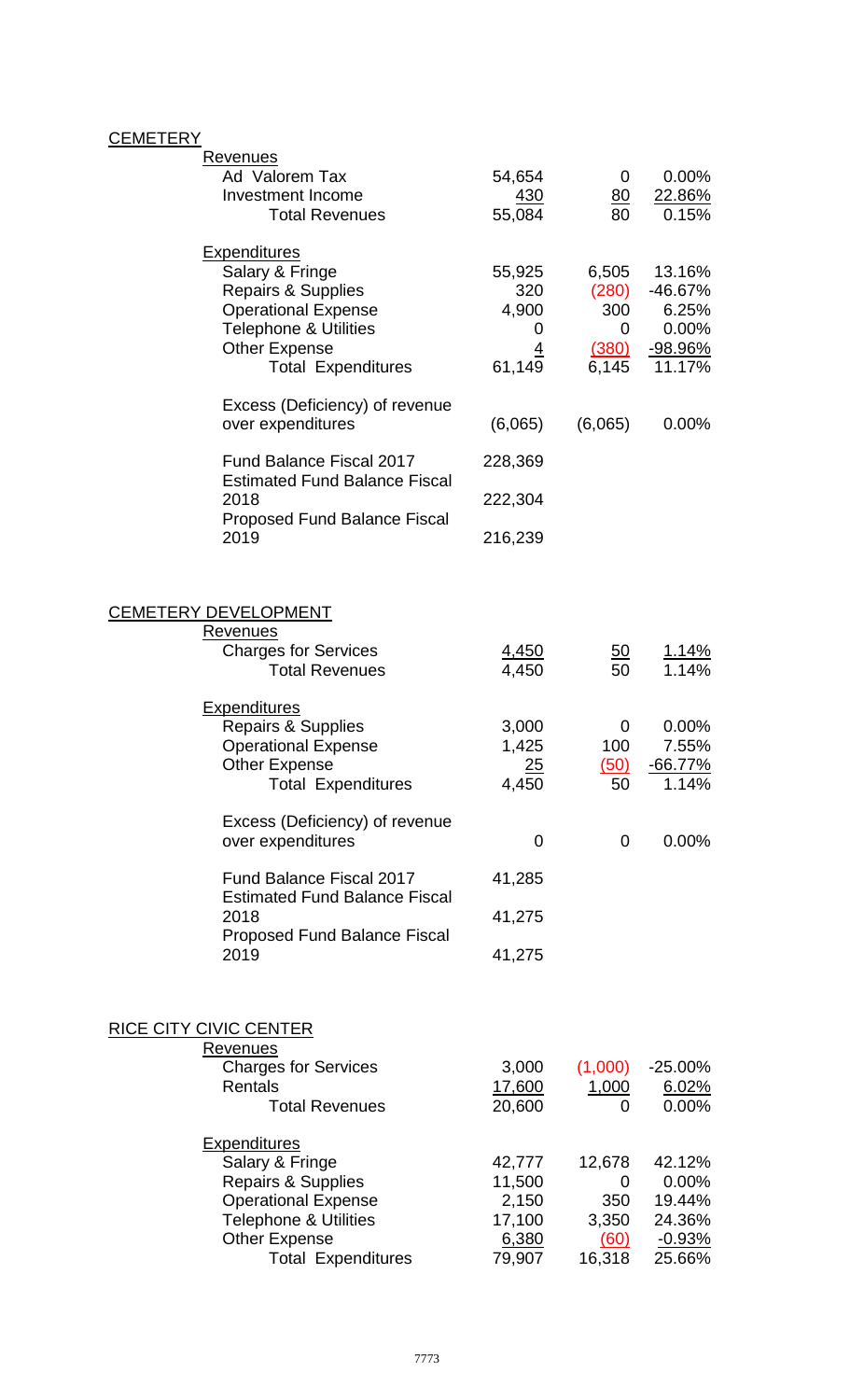| Excess (Deficiency) of revenue<br>over expenditures                                                            | (59, 307)             | $(16,318)$ 37.96%      |                           |
|----------------------------------------------------------------------------------------------------------------|-----------------------|------------------------|---------------------------|
| <b>Other Financing Sources (Uses)</b><br>Transfers In<br><b>Transfers Out</b><br><b>Total Other Financing</b>  | 68,381<br>9,074       | 16,273<br>(45)         | 31.23%<br>$-0.49%$        |
| <b>Sources</b>                                                                                                 | 59,307                | 16,318                 | 37.96%                    |
| Excess (Deficiency) of revenue<br>and other financing sources<br>over expenditures and other<br>financing uses | 0                     | $\mathbf 0$            | 0.00%                     |
| <b>Fund Balance Fiscal 2017</b>                                                                                | 27,985                |                        |                           |
| <b>Estimated Fund Balance Fiscal</b><br>2017                                                                   | 27,985                |                        |                           |
| <b>Proposed Fund Balance Fiscal</b><br>2018                                                                    | 27,985                |                        |                           |
|                                                                                                                |                       |                        |                           |
| <b>MAIN STREET</b>                                                                                             |                       |                        |                           |
| <b>Revenues</b><br><b>Total Revenues</b>                                                                       | 0                     | 0                      | 0.00%                     |
| <b>Expenditures</b><br><b>Total Expenditures</b>                                                               | $\overline{0}$        | $\Omega$               | 0.00%                     |
| Excess (Deficiency) of revenue<br>over expenditures                                                            | $\overline{0}$        | 0                      | $0.00\%$                  |
| <b>Other Financing Sources (Uses)</b><br><b>Transfers Out</b><br><b>Total Other Financing</b>                  | $\overline{0}$        | $\overline{0}$         | $0.00\%$                  |
| <b>Sources</b>                                                                                                 | $\Omega$              | $\Omega$               | $0.00\%$                  |
| Excess (Deficiency) of revenue<br>and other financing sources<br>over expenditures and other                   |                       |                        |                           |
| financing uses                                                                                                 | $\mathbf 0$           | $\mathbf{0}$           | $0.00\%$                  |
| <b>Fund Balance Fiscal 2017</b><br><b>Estimated Fund Balance Fiscal</b>                                        | 1,642                 |                        |                           |
| 2018                                                                                                           | 1,642                 |                        |                           |
| <b>Proposed Fund Balance Fiscal</b><br>2019                                                                    | 1,642                 |                        |                           |
| <b>INDUSTRIAL INDUCEMENT</b><br><b>Revenues</b>                                                                |                       |                        |                           |
| <b>Investment Income</b><br><b>Total Revenues</b>                                                              | <u>1,500</u><br>1,500 | $\frac{0}{0}$          | $0.00\%$<br>$0.00\%$      |
| <b>Expenditures</b><br><b>Operational Expense</b><br><b>Total Expenditures</b>                                 | <u>1,500</u><br>1,500 | $\frac{950}{ }$<br>950 | <u>172.73%</u><br>172.73% |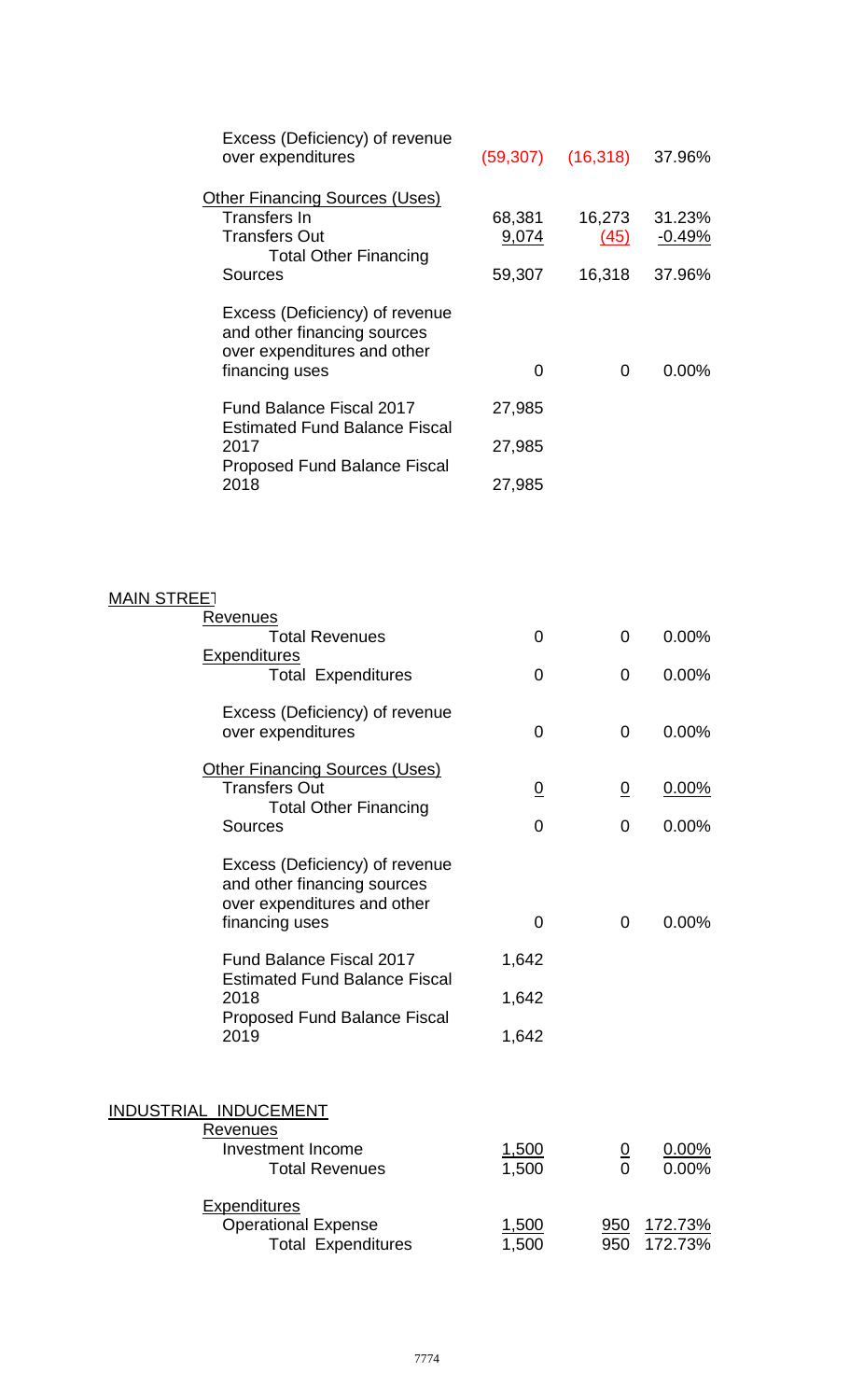| Excess (Deficiency) of revenue<br>over expenditures            | 0                  | (950)          | 100.00%              |
|----------------------------------------------------------------|--------------------|----------------|----------------------|
| <b>Fund Balance Fiscal 2017</b>                                | 558,836            |                |                      |
| <b>Estimated Fund Balance Fiscal</b><br>2018                   | 559,671            |                |                      |
| <b>Proposed Fund Balance Fiscal</b><br>2019                    | 559,671            |                |                      |
| <u> UTILITY FUND - SEWAGE</u>                                  |                    |                |                      |
| <b>Revenues</b>                                                |                    |                |                      |
| <b>Ad Valorem Taxes</b>                                        | 255,051            | 0              | 0.00%                |
| <b>Charges for Services</b>                                    | 1,625,000          | (6,500)        | $-0.40%$             |
| <b>Investment Income</b>                                       | 1,315              | (185)          | $-12.33%$            |
| <b>Other Revenues</b><br><b>Total Revenues</b>                 | 4,500<br>1,885,866 | 0<br>(6,685)   | $0.00\%$<br>$-0.35%$ |
| <u>Expenditures</u>                                            |                    |                |                      |
| <b>Sewage Utility Administration</b>                           |                    |                |                      |
| Salary & Fringe                                                | 123,068            | 5,045          | 4.27%                |
| <b>Repairs &amp; Supplies</b>                                  | 7,250              | 0              | $0.00\%$             |
| <b>Operational Expense</b><br><b>Telephone &amp; Utilities</b> | 106,695<br>156,400 | 5,970<br>1,400 | 5.93%<br>0.90%       |
| <b>Debt Service</b>                                            | 69,777             | (9, 465)       | -11.94%              |
| Depreciation                                                   | 1,024,667          | 0              | 0.00%                |
| <b>Other Expense</b>                                           | 25,432             | (250)          | $-0.97%$             |
| <b>Total Sewage Administration</b>                             | 1,513,692          | 2,700          | 0.18%                |
| <b>Disposal Department</b>                                     |                    |                |                      |
| Salary & Fringe                                                | 39,065             | 817            | 2.14%                |
| Repairs & Supplies                                             | 103,000            | 500            | 0.49%                |
| <b>Operational Expense</b>                                     | 45,800             | (200)          | $-0.43%$             |
| Other Expense<br><b>Total Disposal Department</b>              | 2,050<br>189,915   | (100)<br>1,017 | $-4.65%$<br>0.54%    |
|                                                                |                    |                |                      |
| <b>Sewer Department</b>                                        |                    |                |                      |
| Salary & Fringe                                                | 114,829            | 2,073          | 1.84%                |
| Repairs & Supplies                                             | 173,500            | 0              | $0.00\%$             |
| <b>Operational Expense</b>                                     | 20,500             | 0              | $0.00\%$             |
| <b>Other Expense</b>                                           |                    | (159)          | <u>100.00%</u>       |
| <b>Total Sewer Department</b>                                  | 308,829            | 1,914          | 0.62%                |
| Inflow / Infiltration                                          |                    |                |                      |
| Salary & Fringe                                                | 189,331            | 9,413          | 5.23%                |
| Repairs & Supplies                                             | 16,700             | 700            | 11.67%               |
| <b>Operational Expense</b>                                     | 9,500              | 0              | $0.00\%$             |
| <b>Other Expense</b>                                           | 100                | (200)          | $-66.77%$            |
| Total Inflow / Infiltration                                    | 215,631            | 9,913          | 4.82%                |
| <b>Sewer Cleaner Department</b>                                |                    |                |                      |
| Salary & Fringe                                                | 42,664             | 3,037          | 7.66%                |
| Repairs & Supplies                                             | 4,250              | (1,000)        | -19.05%              |
| <b>Operational Expense</b>                                     | 4,325              | 125            | 2.98%                |
| <b>Other Expense</b>                                           | <u>48</u>          | (512)          | <u>-91.43%</u>       |
| <b>Total Sewer Cleaner</b><br>Department                       | 51,287             | 1,650          | 3.32%                |
|                                                                |                    |                |                      |
| <b>Current Assets</b>                                          | 196,785            | (23, 215)      | $-10.55%$            |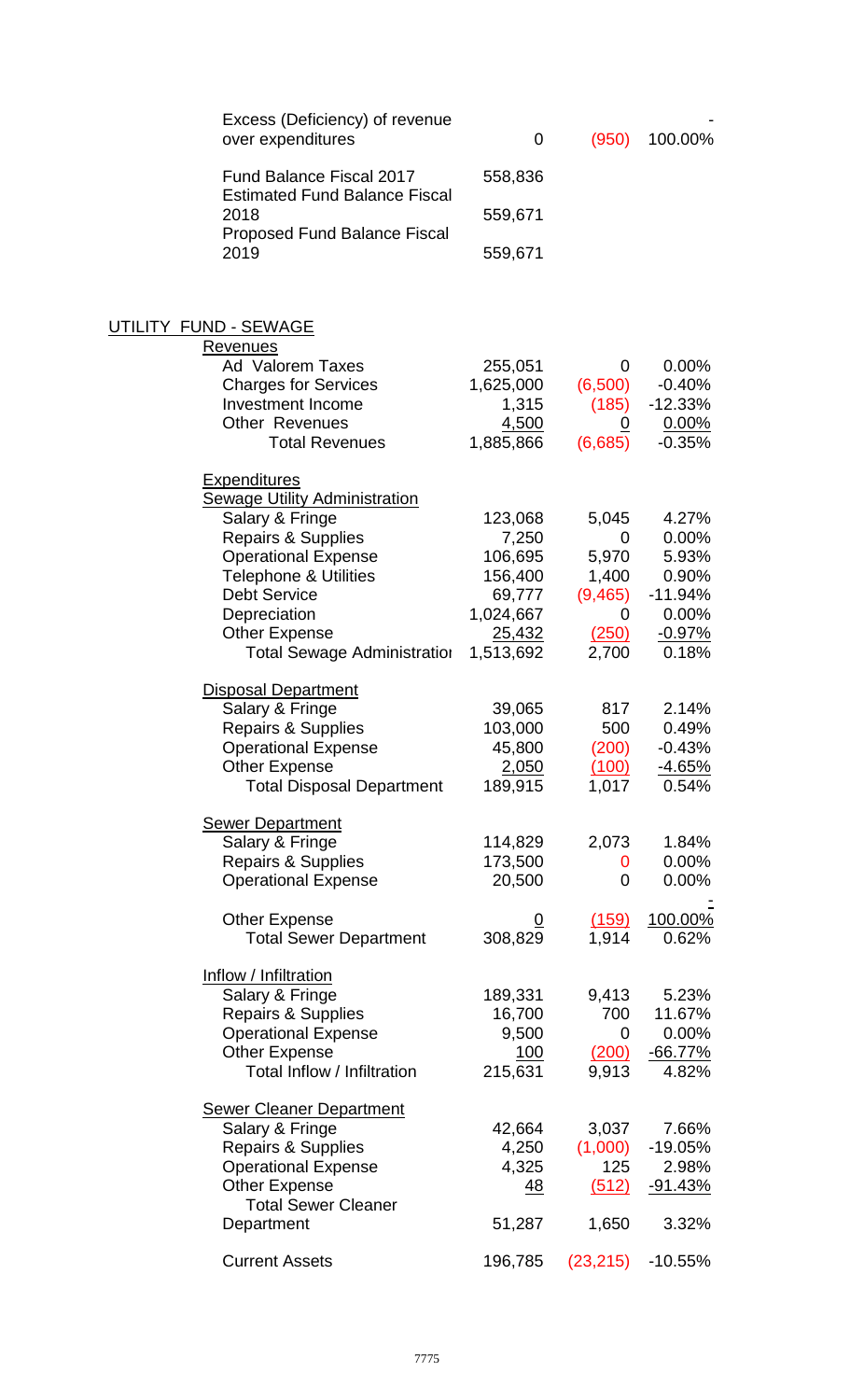|                             | <b>Current Liabilities</b>                                                                                                            | 291,000                              | 1,000                 | 0.34%                     |
|-----------------------------|---------------------------------------------------------------------------------------------------------------------------------------|--------------------------------------|-----------------------|---------------------------|
|                             | <b>Total Utilities Expenditur</b>                                                                                                     | 2,766,736                            | (5,021)               | $-0.18%$                  |
|                             | Excess (Deficiency) of revenue<br>over expenditures/Depreciation                                                                      | (880, 870)                           | (1,664)               | 0.19%                     |
|                             | <b>Other Financing Sources (Uses)</b><br>Transfers In<br><b>Transfers Out</b><br><b>Total Other Financing</b>                         | 360,777<br><u>504,574</u>            | (8, 465)<br>(10, 128) | $-2.29%$<br><u>-1.97%</u> |
|                             | <b>Sources</b>                                                                                                                        | (143, 797)                           | 1,664                 | $-1.14%$                  |
|                             | Excess (Deficiency) of revenue<br>and other financing sources<br>over expenditures and other<br>financing uses - With<br>Depreciation | (1,024,667)                          | 0                     | $0.00\%$                  |
|                             | Depreciation                                                                                                                          | 1,024,667                            | $\overline{0}$        | 0.00%                     |
|                             | Excess (Deficiency) - Without<br>Depreciation                                                                                         | 0                                    | 0                     | 0.00%                     |
|                             | Net Assets Fiscal 2017<br><b>Estimated Net Assets Fiscal 20</b><br>Proposed Net Assets Fiscal 20                                      | 10,032,438<br>8,887,987<br>7,863,320 |                       |                           |
| <b>LCDBG</b>                |                                                                                                                                       |                                      |                       |                           |
|                             | Revenues<br>Grants & Loans<br><b>Total Revenues</b>                                                                                   | $\mathbf 0$                          | 0                     | 0.00%<br>0.00%            |
|                             | <b>Expenditures</b><br><b>Capital Outlay</b><br><b>Total Expenditures</b>                                                             | $\frac{0}{0}$                        | $\frac{0}{0}$         | $0.00\%$<br>0.00%         |
|                             | Excess (Deficiency) of revenue<br>over expenditures                                                                                   | 0                                    | 0                     | 0.00%                     |
|                             | <b>Fund Balance Fiscal 2015</b>                                                                                                       | 0                                    |                       |                           |
|                             | <b>Estimated Fund Balance Fiscal</b><br>2016                                                                                          | 0                                    |                       |                           |
|                             | <b>Proposed Fund Balance Fiscal</b><br>2017                                                                                           | 0                                    |                       |                           |
|                             |                                                                                                                                       |                                      |                       |                           |
| <b>COLLISION &amp; LOSS</b> | <b>Revenues</b><br><b>Investment Income</b><br><b>Total Revenues</b>                                                                  | <u> 245</u><br>245                   | $\overline{75}$<br>75 | <u>44.12%</u><br>44.12%   |
|                             | <b>Expenditures</b><br><b>Operational Expense</b><br><b>Insurance Claims</b><br><b>Other Expense</b>                                  | 22,000<br>115,000<br>670             | 2,500<br>15,000<br>0  | 12.82%<br>15.00%<br>0.00% |
|                             | <b>Total Expenditures</b>                                                                                                             | 137,670                              | 17,500                | 14.56%                    |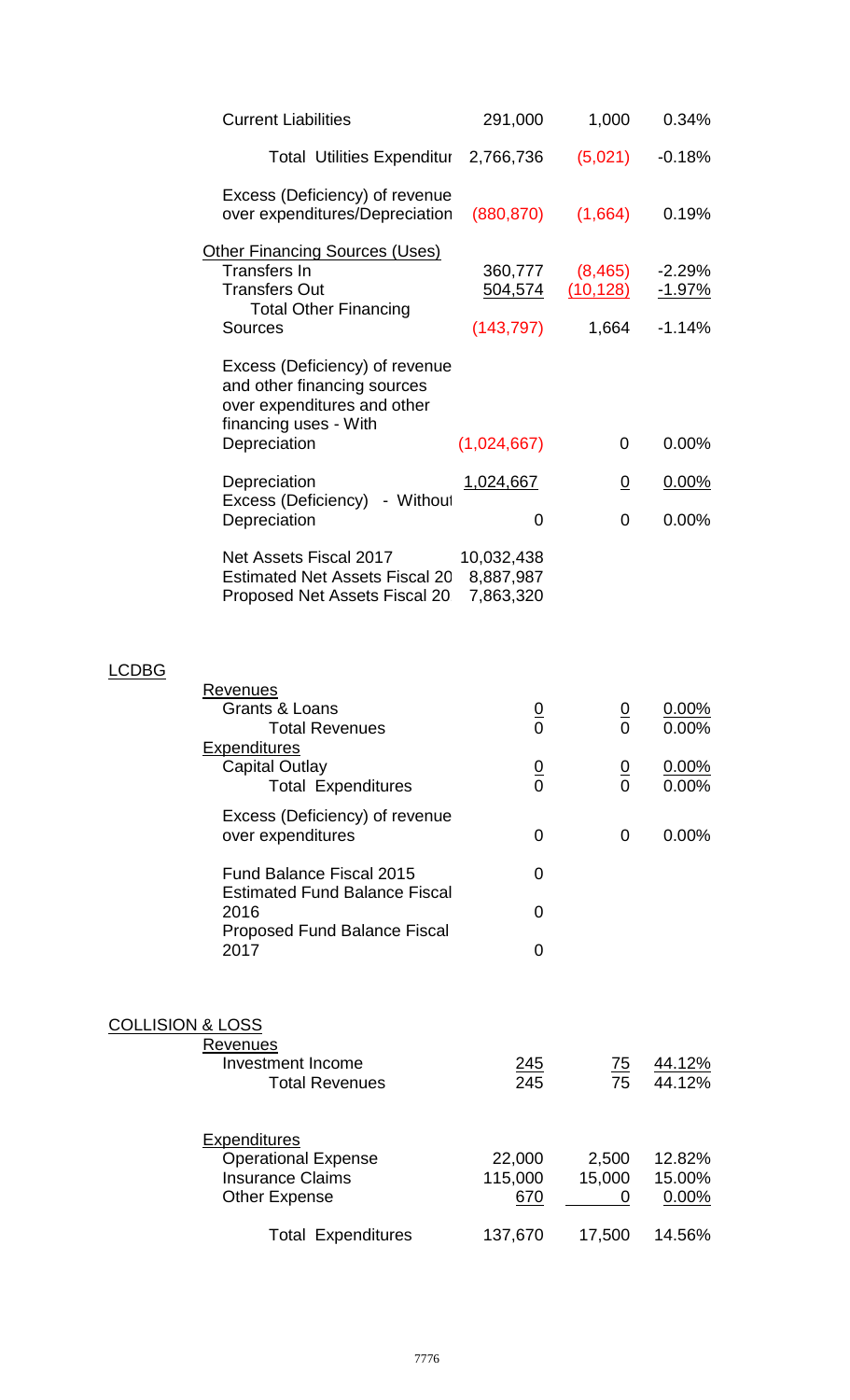| Excess (Deficiency) of revenue<br>over expenditures                                                                               |                                     | $(137, 425)$ $(17, 425)$             | 14.52%                                         |
|-----------------------------------------------------------------------------------------------------------------------------------|-------------------------------------|--------------------------------------|------------------------------------------------|
| <b>Other Financing Sources (Uses)</b><br><b>Transfers In</b>                                                                      | <u>137,425</u>                      | <u>17,425</u>                        | <u>14.52%</u>                                  |
| <b>Total Other Financing</b><br><b>Sources</b>                                                                                    | 137,425                             | 17,425                               | 14.52%                                         |
| Excess (Deficiency) of revenue<br>and other financing sources<br>over expenditures and other<br>financing uses                    | 0                                   | 0                                    | $0.00\%$                                       |
| <b>Fund Balance Fiscal 2017</b>                                                                                                   | 0                                   |                                      |                                                |
| <b>Estimated Fund Balance Fiscal</b><br>2018                                                                                      | $\Omega$                            |                                      |                                                |
| <b>Proposed Fund Balance Fiscal</b><br>2019                                                                                       | $\overline{0}$                      |                                      |                                                |
| <b>EMPLOYEE BENEFIT PLAN</b>                                                                                                      |                                     |                                      |                                                |
| Revenues<br><b>Charges for Services</b>                                                                                           | 1,271,295                           | (8, 482)                             | $-0.66\%$                                      |
| <b>Investment Income</b><br><b>Other Revenues</b><br><b>Total Revenues</b>                                                        | 0<br><u>145,355</u><br>1,416,650    | 0<br><u>10,133</u><br>1,650          | 100.00%<br>7.49%<br>0.12%                      |
| <b>Expenditures</b><br><b>Operational Expense</b><br><b>Insurance Claims</b><br><b>Total Expenditures</b>                         | 436,650<br>980,000<br>1,416,650     | 1,650<br>$\overline{0}$<br>1,650     | 0.38%<br>$0.00\%$<br>0.12%                     |
| Excess (Deficiency) of revenue<br>over expenditures                                                                               | 0                                   | 0                                    | $0.00\%$                                       |
| Fund Balance Fiscal 2017<br><b>Estimated Fund Balance Fiscal</b>                                                                  | (22, 203)                           |                                      |                                                |
| 2018                                                                                                                              | (22, 203)                           |                                      |                                                |
| <b>Proposed Fund Balance Fiscal</b><br>2019                                                                                       | (22, 203)                           |                                      |                                                |
| <b>WORKMEN'S COMPENSATION</b>                                                                                                     |                                     |                                      |                                                |
| Revenues<br><b>Charges for Services</b><br><b>Investment Income</b><br><b>Total Revenues</b>                                      | 294,393<br><u>450</u><br>294,843    | 33,302<br>250<br>33,552              | 12.75%<br>125.00%<br>12.84%                    |
| <b>Expenditures</b><br><b>Operational Expense</b><br><b>Insurance Claims</b><br><b>Other Expense</b><br><b>Total Expenditures</b> | 116,790<br>178,000<br>53<br>294,843 | (3,210)<br>36,900<br>(138)<br>33,552 | $-2.68%$<br>26.15%<br><u>-72.25%</u><br>12.84% |
| Excess (Deficiency) of revenue<br>over expenditures                                                                               | 0                                   | 0                                    | 0.00%                                          |
| Fund Balance Fiscal 2017                                                                                                          | 390,594                             |                                      |                                                |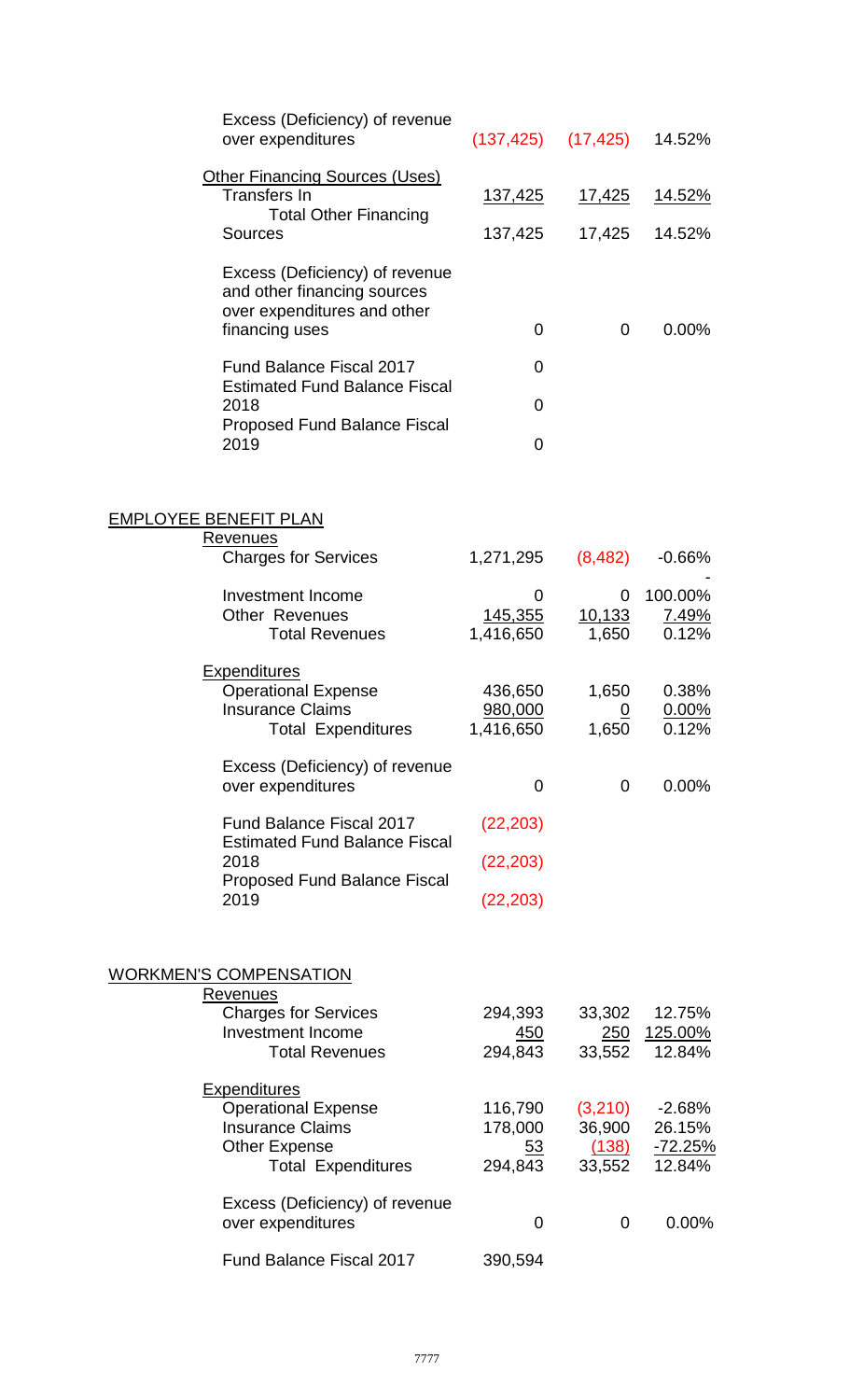| <b>Estimated Fund Balance Fiscal</b> |         |
|--------------------------------------|---------|
| 2018                                 | 390,594 |
| <b>Proposed Fund Balance Fiscal</b>  |         |
| 2019                                 | 390,594 |

| <b>REFUNDING BONDS SERIES 2011</b>                                                                             |                                   |                                   |                                |
|----------------------------------------------------------------------------------------------------------------|-----------------------------------|-----------------------------------|--------------------------------|
| Revenues<br><b>Investment Income</b><br><b>Total Revenues</b>                                                  | $\frac{0}{0}$                     | $\frac{0}{0}$                     | 0.00%<br>$0.00\%$              |
| <b>Expenditures</b><br><b>Operational Expense</b><br><b>Debt Service</b><br><b>Total Expenditures</b>          | 1000<br><u>462,362</u><br>463,362 | 450<br><u>(2,590)</u><br>(2, 140) | 81.82%<br>$-0.56%$<br>$-0.46%$ |
| Excess (Deficiency) of revenue<br>over expenditures                                                            | (463, 362)                        | 2,140                             | $-0.46%$                       |
| Other Financing Sources (Uses)<br><b>Transfers In</b><br><b>Total Other Financing</b><br><b>Sources</b>        | 463,362<br>463,362                | (2, 140)<br>(2, 140)              | <u>-0.46%</u><br>$-0.46%$      |
| Excess (Deficiency) of revenue<br>and other financing sources<br>over expenditures and other<br>financing uses | $\Omega$                          | $\Omega$                          | $0.00\%$                       |
| <b>Fund Balance Fiscal 2017</b><br><b>Estimated Fund Balance Fiscal</b>                                        | 371,405                           |                                   |                                |
| 2018<br><b>Proposed Fund Balance Fiscal</b><br>2018                                                            | 368,628<br>368,628                |                                   |                                |
|                                                                                                                |                                   |                                   |                                |

BE IT FURTHER ORDAINED, the amounts shall be available for expenditures only to the extent and only as included within the 2018-2019 fiscal budget, however nothing shall be construed to prohibit the Governing Authority from making amendments to the budget.

BE IT FURTHER ORDAINED, the Mayor of the City of Crowley, Greg A. Jones, is hereby authorized and in his sole discretion, to make such changes within the various budget classifications as he may deem necessary.

BE IT FURTHER ORDAINED, if any provision, part, word, section, subsection, sentence, clause, or phrase of this ordinance should be held invalid by a court of competent jurisdiction, such decision shall not affect the validity of the remaining portions of this ordinance and do hereby declare the provisions hereof, to be severable, then in that event, only that particular provision, part, word, section, subsection, sentence, clause or phrase shall be deemed unconstitutional or invalid and the remaining provisions, parts, words, sections, subsections, sentences, clauses or phrases will not be affected and shall continue in full force and effect.

BE IT FURTHER ORDAINED that all ordinances or parts of ordinances inconsistent with or in conflict herewith be and the same are hereby repealed.

THUS APPROVED, ADOPTED AND FINALIZED on this the 14<sup>th</sup> day of August, 2018 at Crowley, Acadia Parish, Louisiana, after a roll call vote as follows: